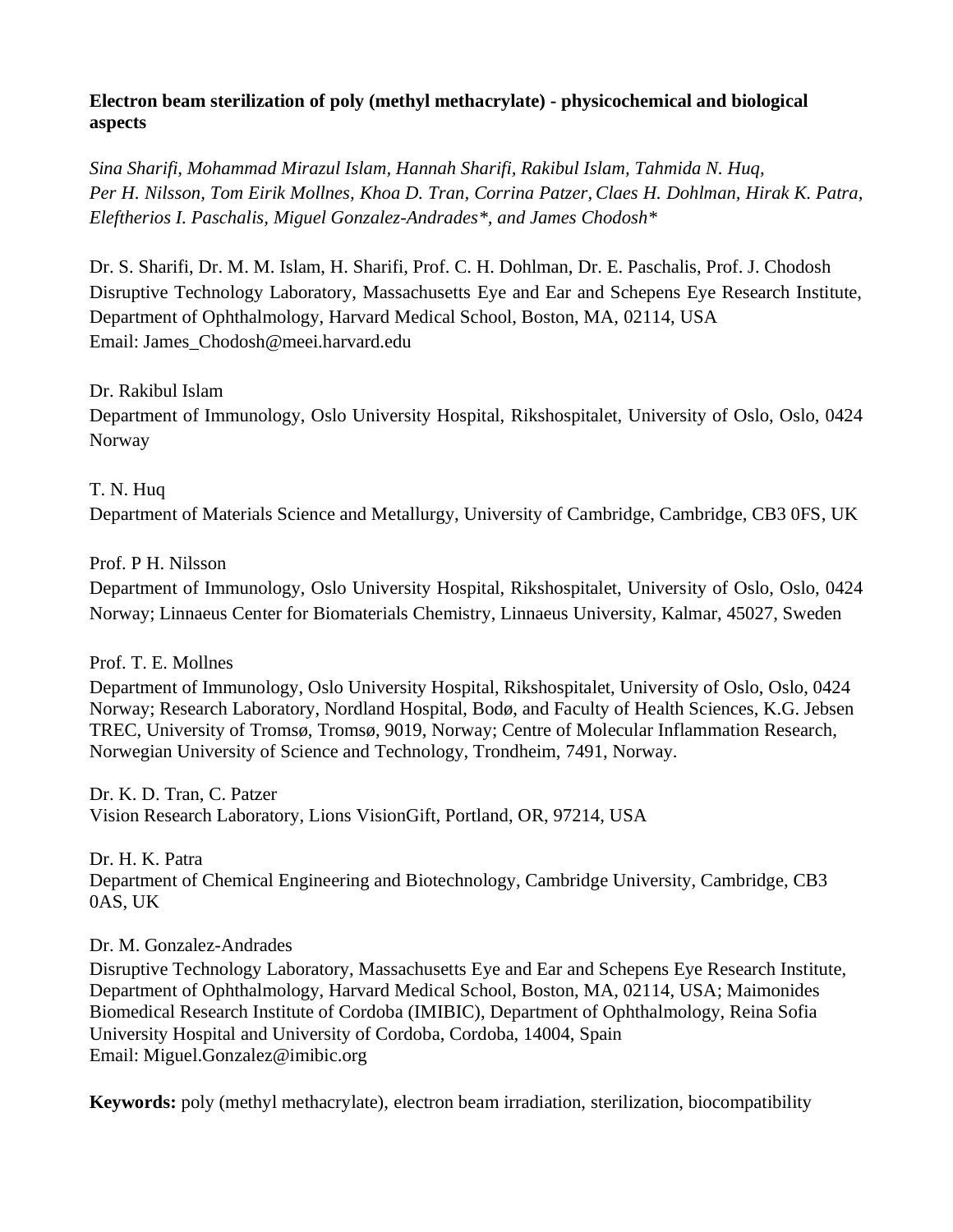Electron beam (E-beam) irradiation is an attractive and efficient method for sterilizing clinically implantable medical devices made of natural and/or synthetic materials such as poly (methyl methacrylate) (PMMA). As ionizing irradiation can affect the physicochemical properties of PMMA, understanding the consequences of E-beam sterilization on the intrinsic properties of PMMA is vital for clinical implementation. We report a detailed assessment of the chemical, optical, mechanical, morphological, and biological properties of medical-grade PMMA after E-beam sterilization at 25 and 50 kiloGray (kGy). Fourier transform infrared spectroscopy, thermogravimetric analysis, and differential scanning calorimetry studies indicate that E-beam irradiation has minimal effect on the chemical properties of the PMMA at these doses. While 25 kGy irradiation does not alter the mechanical and optical properties of the PMMA, 50 kGy reduced the flexural strength and transparency by 10 and 2%, respectively. Atomic force microscopy demonstrates that E-beam irradiation reduces the surface roughness of PMMA in a dose dependent manner. Live-Dead, AlamarBlue, immunocytochemistry, and complement activation studies show that E-bean irradiation up to 50 kGy has no adverse effect on the biocompatibility of the PMMA. These findings suggest that E-beam irradiation at 25 kGy may be a safe and efficient alternative for PMMA sterilization.

#### **1. Introduction**

The irradiation of organic polymers intended for medical use with ionizing irradiation such as Ebeam often cause the formation of reactive intermediates such as free radicals, ions, and atoms in their excited states.[1] These intermediates can undergo various chemical reactions including but not limited to disproportionation, hydrogen abstraction, rearrangements, and breaking and/or formation of new chemical bonds. This is beneficial when it alters the macromolecular structures present in contaminating pathogens, as it eradicates any bio-burden, and sterilizes medical packaging.[2] However, such chemical reactions can also modify polymer structures and their properties, depending on the structure of the polymer, exposure dose, duration time, and the irradiation conditions.[1, 3] One of the most widely used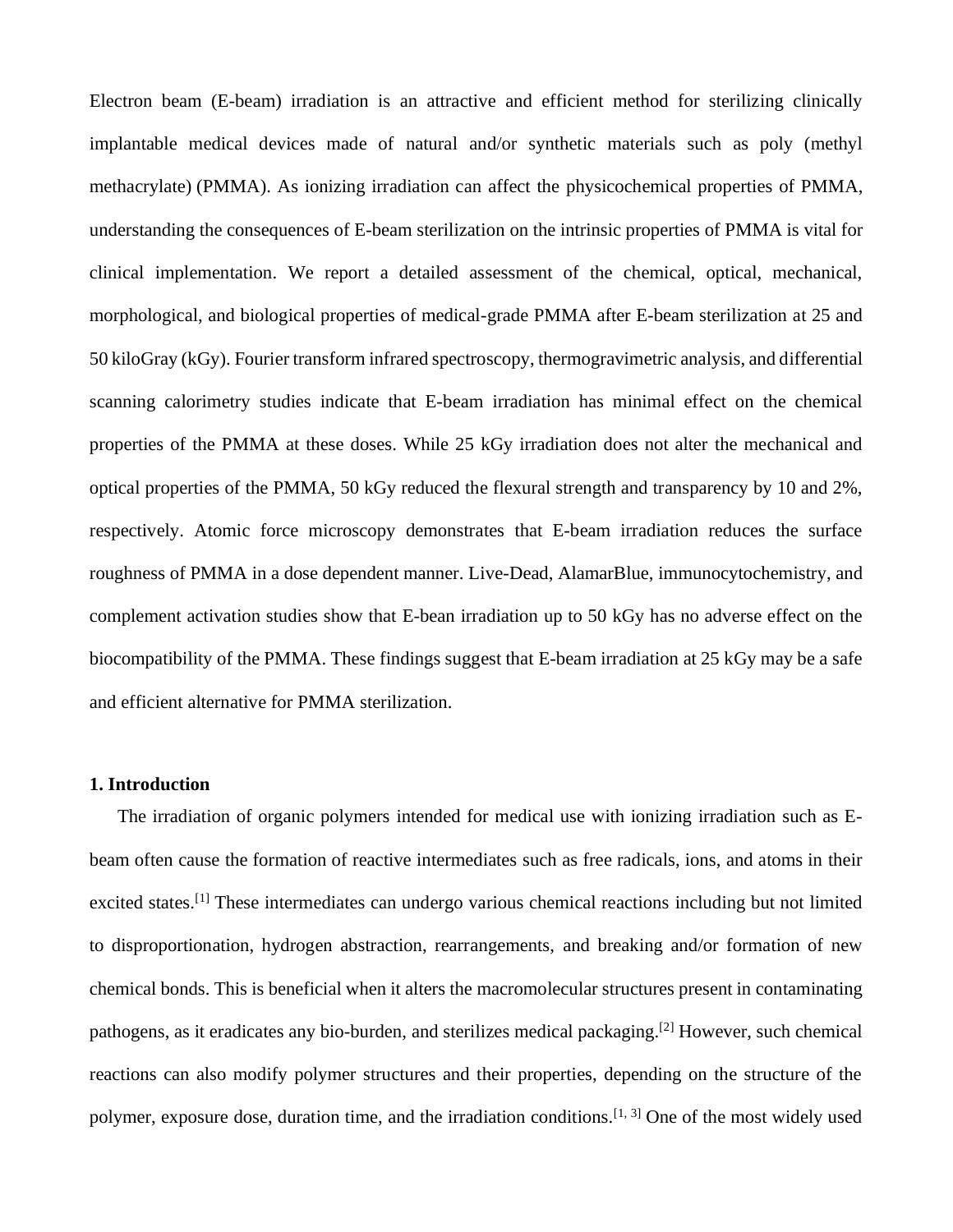polymers in medical technologies and implants is poly (methyl methacrylate) (PMMA). This is due to its excellent biocompatibility, reliability, relative ease of manipulation, and low toxicity.[4] Some of the most common application of PMMA in medical technologies are (*i*) keratoprosthesis, [5] (*ii*) contact and intraocular lens, [6] (*iii*) orthopedic, [7] (*iv*) dental, [4] and (*v*) plastic surgery. [8] PMMA-based implants typically come into direct contact with the blood stream or are contained in avascular body compartments and must be sterilized prior to their clinical application.

There are numerous sterilization methods in use including treatment with steam, dry heat, pressured vapor, ethylene oxide (EtO), H2O<sup>2</sup> gas plasma, exposing peracetic acid, as well as irradiation— either gamma or E-beam. Effective sterilization must eliminate all infectious agents, including bacteria, viruses, fungi, and parasites, without damaging the intrinsic properties of the material.<sup>[9]</sup> EtO is preferred for sensitive materials that cannot tolerate heat, and thus it is a commonly applied method for sterilization of PMMA-made medical devices,<sup>[10]</sup> for example the Boston keratoprosthesis, a device used to replace a diseased cornea when corneal allograft surgery fails.<sup>[11]</sup> However, EtO sterilization is a slow and expensive process and requires careful handling of EtO due to its toxicity and flammability. Thus, ventilation and aeration are necessary to purge the gas which adds to the cost.<sup>[9]</sup> In contrast, gamma irradiation has been shown to be a feasible and tractable method to sterilize PMMA devices.<sup>[10b, 12]</sup> However, concerns remain around PMMA yellowing when the device is for optical purposes.

E-beam irradiation is an attractive, emission free, and faster sterilization alternative for medical devices, compatible with low temperature requirements for plastics. [13] E-beam irradiation allows full control of the dose and temperature during sterilization.<sup>[9]</sup> It has been shown that PMMA can reasonably tolerate a single irradiation sterilization dose, although not repeated sterilizations.<sup>[14]</sup> It was also shown that the E-beam irradiation can affect mechanical and optical properties of industrial PMMA.<sup>[15]</sup> However, whether the level of E-beam irradiation sufficient to achieve sterilization to regulatory standards, induces any clinically relevant effects on the properties of medical-grade PMMA has not been fully studied. The recommended dose for terminal sterilization of medical products is 25 kGy, and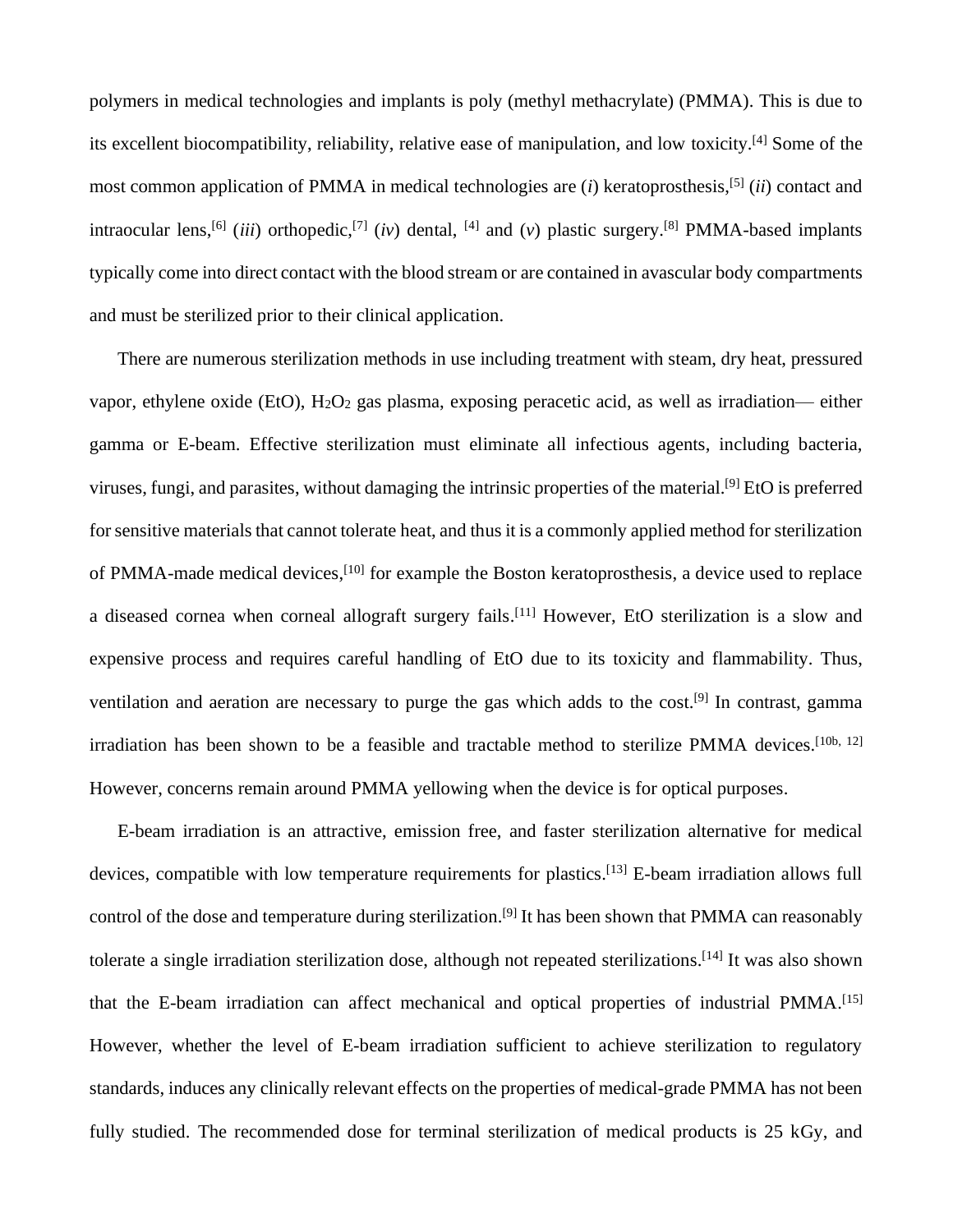guarantees a Sterility Assurance Level (SAL) of  $10^{-6}$ ,<sup>[9]</sup> herein, we irradiated medical grade PMMA at 25 and 50 kGy and assessed for alteration in chemical, mechanical, morphological, optical, and biological properties of the PMMA to determine the feasibility of using E-beam irradiation for sterilization.

## **2. Results and Discussion**

## **2.1. Chemical Characterization**

The FT-IR spectra of the PMMA specimens are shown in **Figure 1a**. The FT-IR absorbance spectra of non-irradiated and 25 kGy irradiated PMMA samples are almost superimposable. Yet, upon a closer inspection, it is apparent that the C=C stretching vibration at around  $1637 \text{ cm}^{-1}$  grows after irradiation. This coincides with reduction in the intensity of  $C$ -O,  $C$ =O bonds groups at 1149 and 1731 cm-1, respectively. Such changes in intensities are more predominant with 50 kGy and suggest that as the Ebeam dose increases, the rate of chain scission increases to generate free radicals that recombine to form C=C bonds.<sup>[16]</sup> Such reactions deplete the hydrogen from PMMA and transforms the polymer into a hydrogen depleted network as previously suggested. [17] Moreover, FT-IR shows a broad low-intensity peak in the higher energy side of the spectra (3000-4000 cm<sup>-1</sup>) for PMMA samples after 50 kGy irradiation, suggesting the presence of an OH stretching bond. This may have originated from the oxidative degradation of PMMA during high energy electron bombardment. It was previously shown that electron bombardment generates carbon-centered radicals that can either react with each other to form a crosslinked network or react with atmospheric oxygen to produce peroxyl radicals, which can act as initiator to induce various reactions or can form stable products including hydroxyl bearing functional groups.[16, 18]

To confirm surface oxidation, we also performed X-ray photoelectron spectroscopy (XPS). Our data shows that E-beam irradiation decreases C/O atomic ratio from 2.62 (PMMA) to 2.49 (25 kGy) and 2.33 (50 kGy) as tabulated in **Table S1**. While 25 kGy irradiation decreases the C–**O**–C atomic ratio and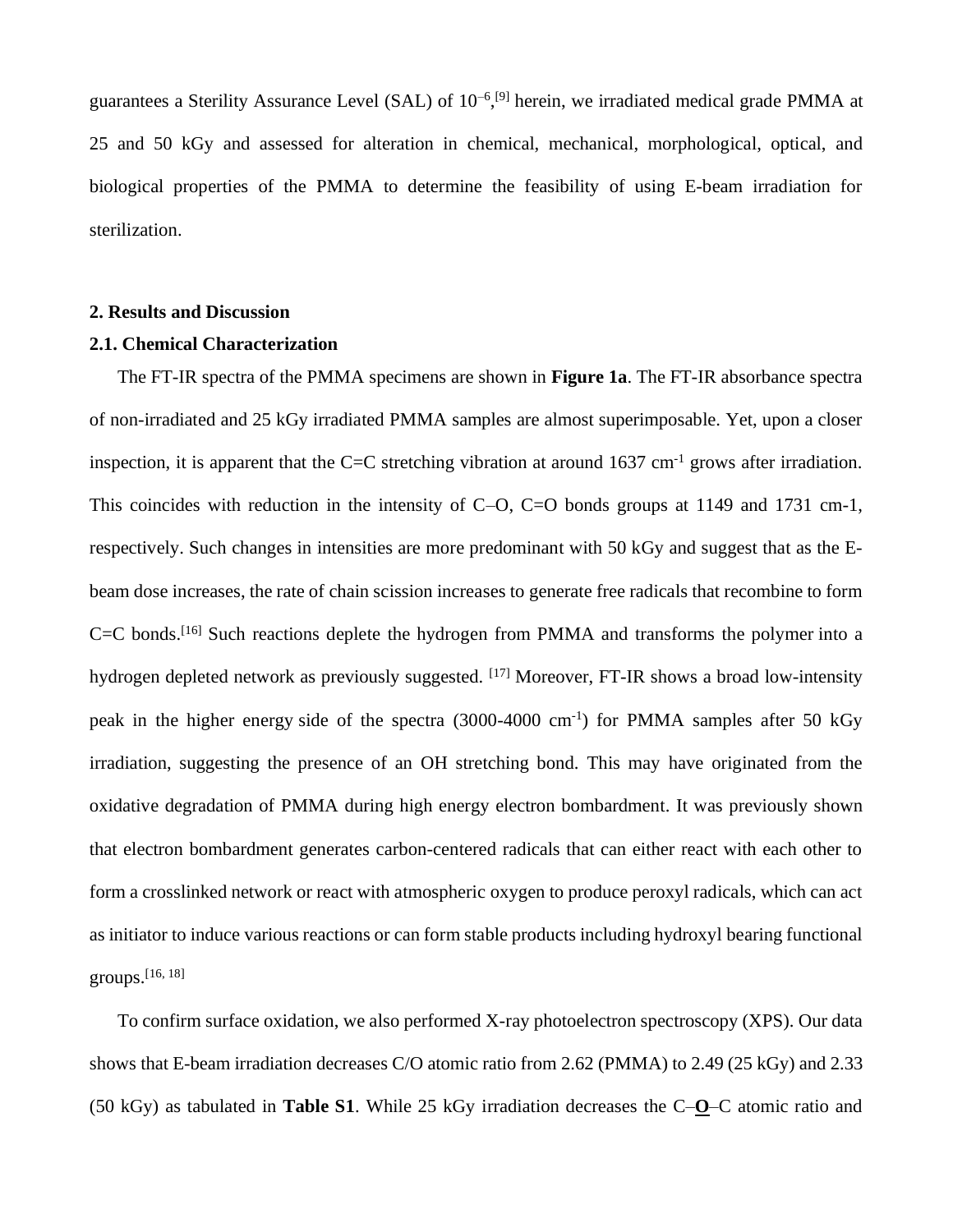maintains the **<u>O</u>**=C atomic ratio, 50 kGy decreases both C–**Q**–C and **Q**=C atomic ratios. The former suggests transformation of ester functionality to carboxylic acid, and the later suggests the loss of small gaseous molecules, such as CO and CO2, as also proposed by others after irradiation PMMA film with low energy electrons.[19] However, 50 kGy irradiation also increases the C–**O**H atomic ratio, indicating the addition of hydroxyl groups onto the surface of the PMMA (**Figure S2-S3**). These data suggest that the higher doses of irradiation have a more pronounced effect on the chemical structure of PMMA.

The TGA and TGA-derivative plots of non-irradiated and irradiated (25 and 50 kGy) PMMA are coplotted in **Figure 1b**. As shown in **Figure 1** and **Table 1**, the irradiation of PMMA with 25 and 50 kGy reduces the onset temperature ( $T_{10}$ : temperature at 10% mass loss) from 273.4 to 236.4 and 238.4 °C, respectively. This coincides with the first decomposition stage of the PMMA as indicated by the appearance of the TGA derivative peak at  $228.8$  and  $224.2$  °C. This finding is believed to be originated from the presence of lower molecular weight and unstable fragments in irradiated PMMA that undergo degradation and evaporation at lower temperatures, as compared to non-irradiated PMMA, in which there was no such change.<sup>[20]</sup> Lower doses of irradiation  $(25 \text{ kGy})$  appeared to decrease the onset temperature more than those of higher doses (50 kGy). On the other hand, the midpoint temperature ( $T_{50}$ : temperature at 50% mass loss) drops for 25 kGy but increases for 50 kGy. This suggests that at a lower dose of irradiation, chain scission dominates the degradation processes, while at a higher dose, crosslinking of the generated reactive species may occur. Such chain scission and crosslinking are also responsible for reducing and increasing  $T_{\text{max}}$  (maximum weight loss temperature) in 25 kGy and 50 kGy irradiated PMMA, respectively. Although the thermal behavior of PMMA after E-beam irradiation with varying doses has not been previously studied, prior studies of gamma irradiated PMMA showed similar behavior. [21]

|         |               | <b>DCS</b>    |                                     |                 |            |
|---------|---------------|---------------|-------------------------------------|-----------------|------------|
| Samples | $T_{10}$ (°C) | $T_{50}$ (°C) | $T_{max}/^{\circ}C$ ( $^{\circ}C$ ) |                 |            |
|         |               |               |                                     | Stage 1 Stage 2 | $T_g$ (°C) |

**Table 1**: Data Obtained from TGA and DSC Thermograms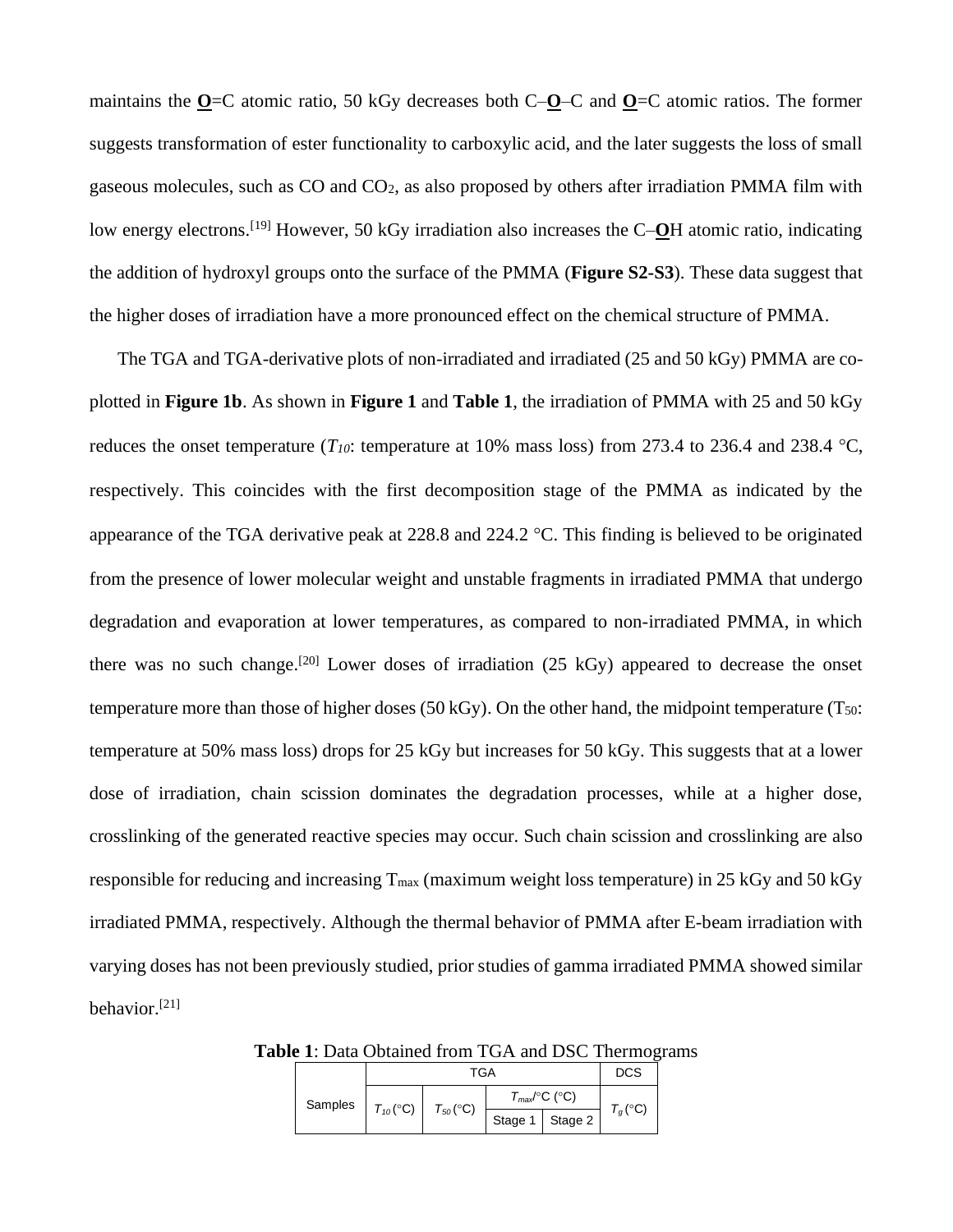| <b>PMMA</b> | 273.4 | 340.0 | $\overline{\phantom{a}}$ | 349.1 | 131.1 |
|-------------|-------|-------|--------------------------|-------|-------|
| 25 kGy      | 236.4 | 337.8 | 228.8                    | 347.9 | 128.2 |
| $50$ kG $v$ | 238.4 | 342.8 | 224.2                    | 353.6 | 128.3 |

The DSC thermograms of non-irradiated, 25 and 50 kGy irradiated PMMA along with their corresponding glass transition temperature  $(T_g)$ , are shown in **Figure 1c**. E-beam irradiation of PMMA shifted the  $T_g$  from 131.1 °C to 128.2 °C and 128.3 °C for 25 and 50 kGy respectively, and altered the slope of heat flow in the DSC curves. The former suggests increase in the mobility of the polymer chains, and the latter indicates the presence of smaller molecular weight species which then can undergo degradation or evaporation.<sup>[22]</sup> This is in agreement with the TGA studies, validating the dominance of chain scission and crosslinking for 25 and 50 kGy, respectively. Although data suggest that E-beam irradiation affects the thermal properties of the PMMA, this is biologically insignificant, considering that PMMA implants reside at body temperature  $(37 \text{ °C})$ .



**Figure 1.** Chemical characterization of PMMA after E-beam irradiation. (**a**) Fourier transform infrared (FT-IR) spectra, (**b**) Thermal Gravimetric analysis (TGA), and (**c**) Differential scanning calorimetry (DSC) plots of PMMA before and after 25 or 50 kGy irradiation. Increasing C=C and O-H and reducing C=O and C-O peaks intensities suggest that 50 kGy has a more prominent effect on the chemical structure of the PMMA. Irradiated samples have two decomposition stages compared to one in nonirradiated PMMA, with varying *T10*, *T50*, *Tmax,* (TGA) and *Tg* (DSC), suggesting the chain scission and crosslinking in the 25 and 50 kGy, respectively.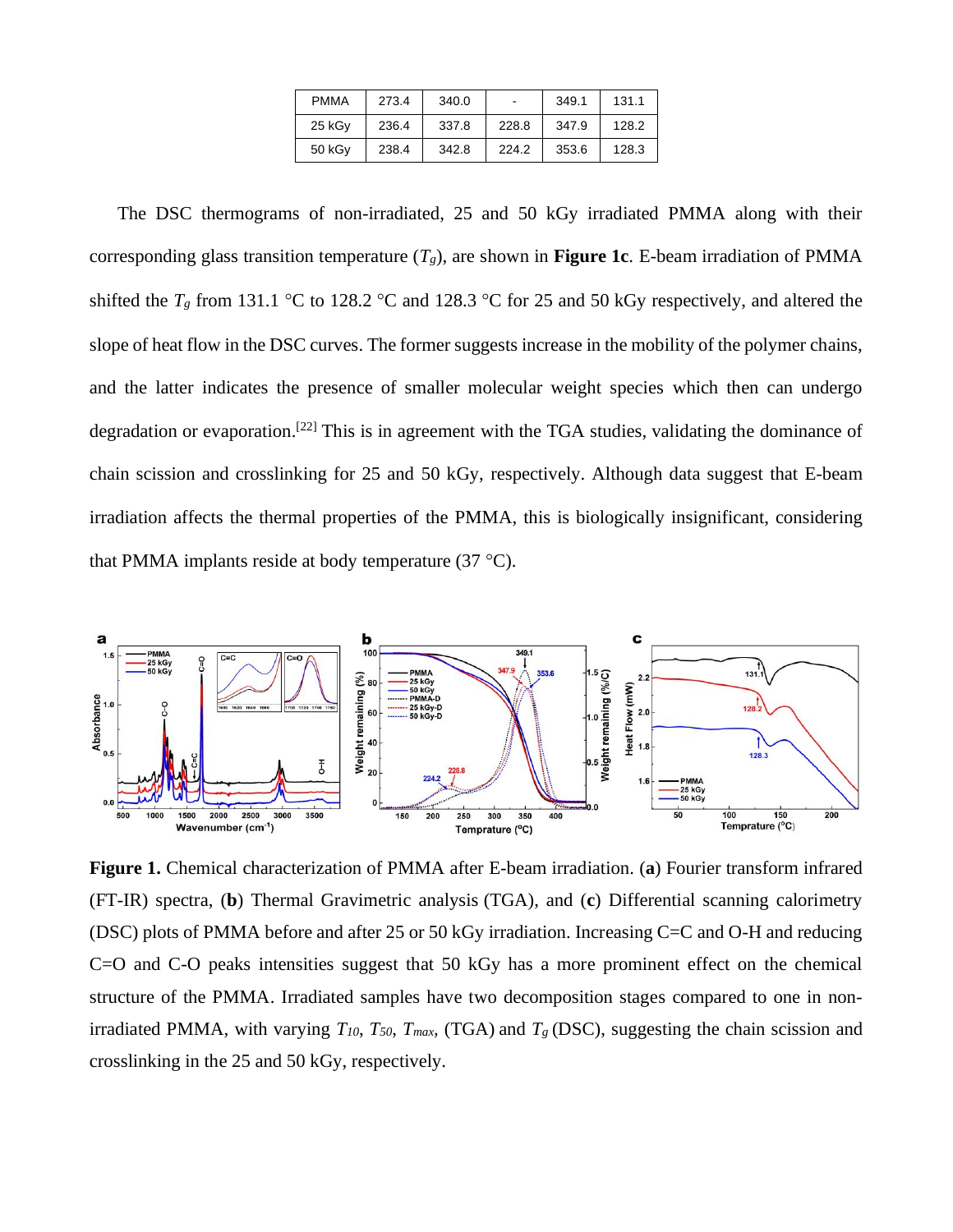#### **2.2. Mechanical Characterization**

To determine whether the E-beam irradiation impacts the mechanical properties of the PMMA, we performed 3-point bending test (**Figure 2a**) and calculated flexural modulus and strength according to a previously described approach. [23] **Figure 1b-d** represents the flexural strains for non-irradiated, 25, and 50 kGy irradiated PMMA discs as function of stress. Our data shows that the flexural modulus of nonirradiated, 25, and 50 kGy irradiated PMMA is  $5.46 \pm 0.48$ ,  $5.22 \pm 0.35$  and  $5.10 \pm 0.37$  GPa, respectively (**Figure 1e**). Although the apparent gradual decrease in the flexural modulus of PMMA is consistent with a prior study,<sup>[15]</sup> statistical analysis showed no significant difference between the irradiated and non-irradiated PMMA ( $p > 0.05$  for both comparisons). Moreover, 25 and 50 kGy irradiated PMMA samples demonstrate a flexural strength of  $0.456 \pm 0.024$  and  $0.427 \pm 0.025$  GPa, respectively, as compared to 0.470 ± 0.033 GPa of non-irradiated PMMA (**Figure 2f**). These data suggest that only the 50 kGy dose was statistically different from non-irradiated PMMA ( $p = 0.012$ ). Thus, irradiation at 25 kGy with E-beam did not significantly change the mechanical properties of PMMA.

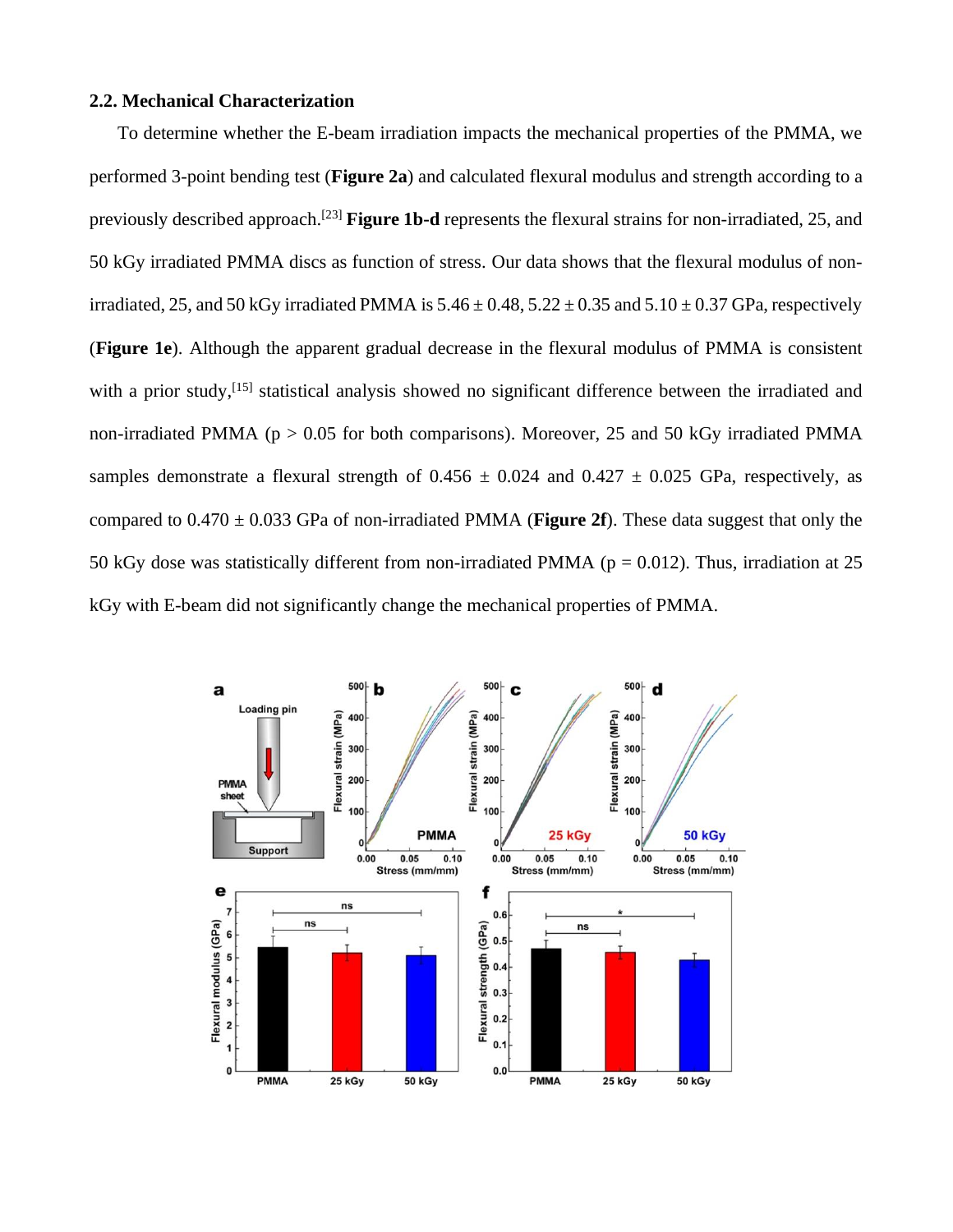**Figure 2.** Schematic illustration of standard three-point bending flexure test (**a**). Obtained flexural strain as function of stress for non-irradiated (b), 25 kGy (**c**) and 50 kGy (**d**) irradiated PMMA and their corresponding flexural moduli (**e**) and flexural strengths (**f**). There was no significant difference in flexural modulus between non-irradiated and 25 and 50 kGy PMMA. ns, and  $*$  represent  $p > 0.05$ ,  $p <$ 0.05, respectively. Values are presented as mean  $\pm$  SD; n = 8.

## **2.3. Optical Properties**

Optical transmission studies of PMMA discs before and after E-beam irradiation using UV-Vis spectroscopy show that the E-beam irradiation reduces the optical transmission of PMMA in a dosedependent manner, as illustrated in **Figure 3a-d**. The reduction of transmission in the visible range (390- 490 nm) was  $2.7 \pm 0.2$  % and  $6.2 \pm 0.3$  % for 25 and 50 kGy irradiated PMMA, respectively. However, those reductions were more pronounced  $52.7 \pm 0.8$  % and  $67.6 \pm 1.1$  % in the ultraviolet (UV) region of spectra (250-350 nm) for 25 and 50 kGy, respectively. The E-beam treatment also results in reduction of light transmission in the visible range (390-490 nm) and consequently yellowing of the PMMA samples. However, the yellowing effect gradually fades away at room temperature within the first 30 days after irradiation (**Figure 3**), and then the color remains stable for both 25 and 50 kGy samples. While light transmission in the visible range recovered fully in the 25 kGy group, in the 50 kGy group it failed to recover (**Figure 3d**). The recovery rate in the UV range was dose-dependent, and neither of the two groups (25 and 50 kGy) achieved full recovery. The reduction in transmission originates from the changes in the chemical structure of the PMMA, as indicated by FT-IR, DSC, and TGA studies. While 25 kGy irradiation does not affect the transmission of visible light, but it stably reduces the transmission of harmful UV light, which could be beneficial for device recipients. This is due to the fact that UV light elicits phototoxicity and was shown to induce reactive oxygen species (ROS) production in the aqueous humor, damage mitochondrial DNA (mtDNA) and nuclear DNA (nDNA) in the endothelial cells, and cause corneal endothelial cell loss, leading to corneal edema.<sup>[24]</sup> Moreover, UV light can cause photochemical damage in retinal cells through (*i*) direct reactions involving proton or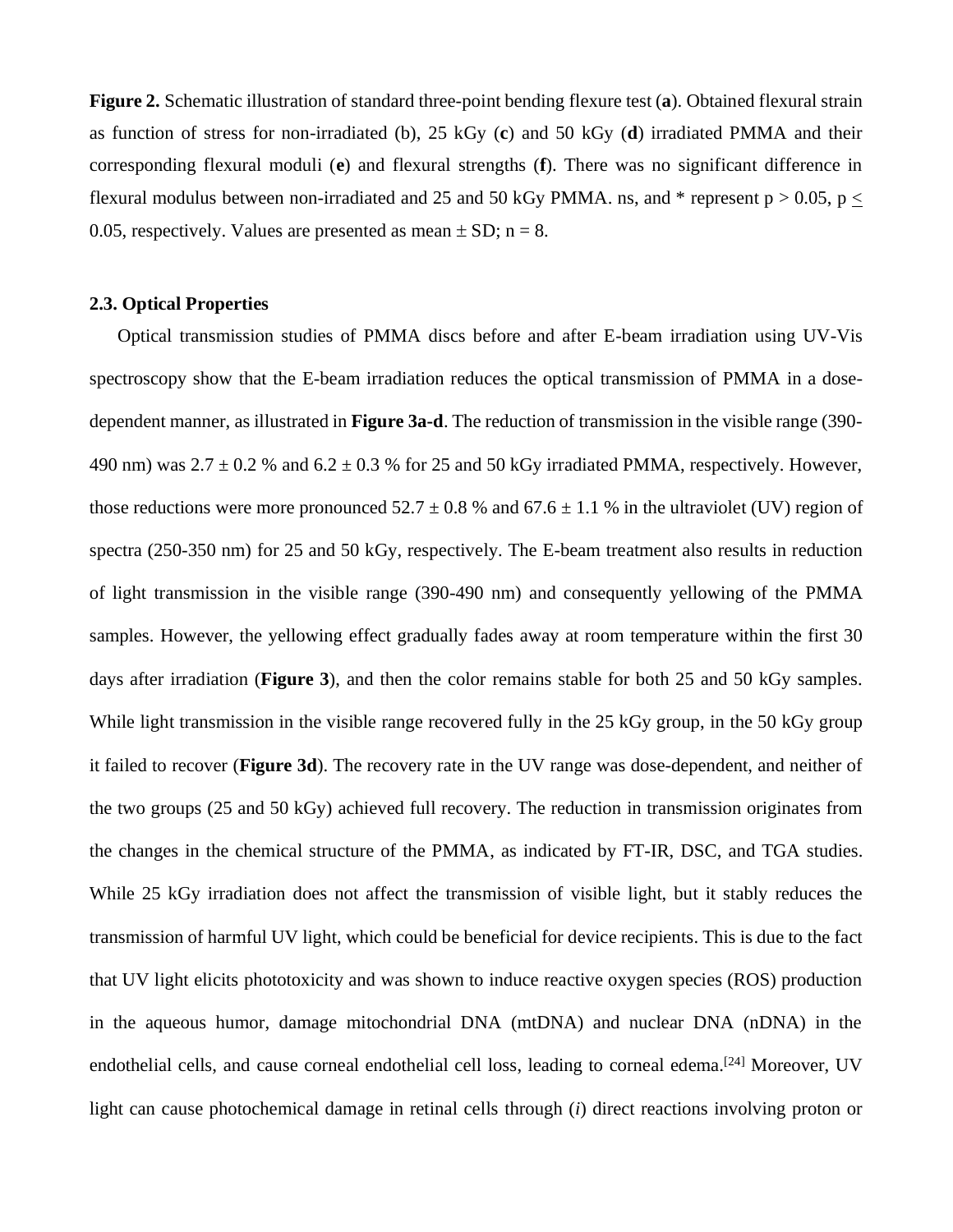electron transfers and (*ii*) reactions involving reactive oxygen species mechanisms.[25] The 50 kGy irradiation of PMMA, on the other hand, stably reduces the light transmission in the visible and UV range. In comparison, a similar dose of gamma irradiation (25 kGy) shows a significantly greater impact on the optical properties of PMMA, and reduced transmission in the visible range of 350-500 nm by 15.0  $\pm 0.5$  % with only  $3.0 \pm 0.1$  % recovery in 90 days.<sup>[10b]</sup>



**Figure 3.** Graphs of optical transmission of PMMA before and after irradiation at 25 kGy (**a**), 50 kGy (**b**), and with both superimposed (**c**) as a function of time to 60 days post treatment, in the range on 250- 800 nm. **d**) The recovery of transmission plotted at 423 nm (extracted from (**c**) plot, as shown by green line) after 25 and 50 kGy irradiation. 25 kGy irradiated PMMA samples reach near full recovery after 1 month. The 50 kGy irradiated PMMA recovered 95% of transmission in the blue light area. Data are presented as mean  $\pm$  SD; n = 4.

## **2.4. Surface Properties**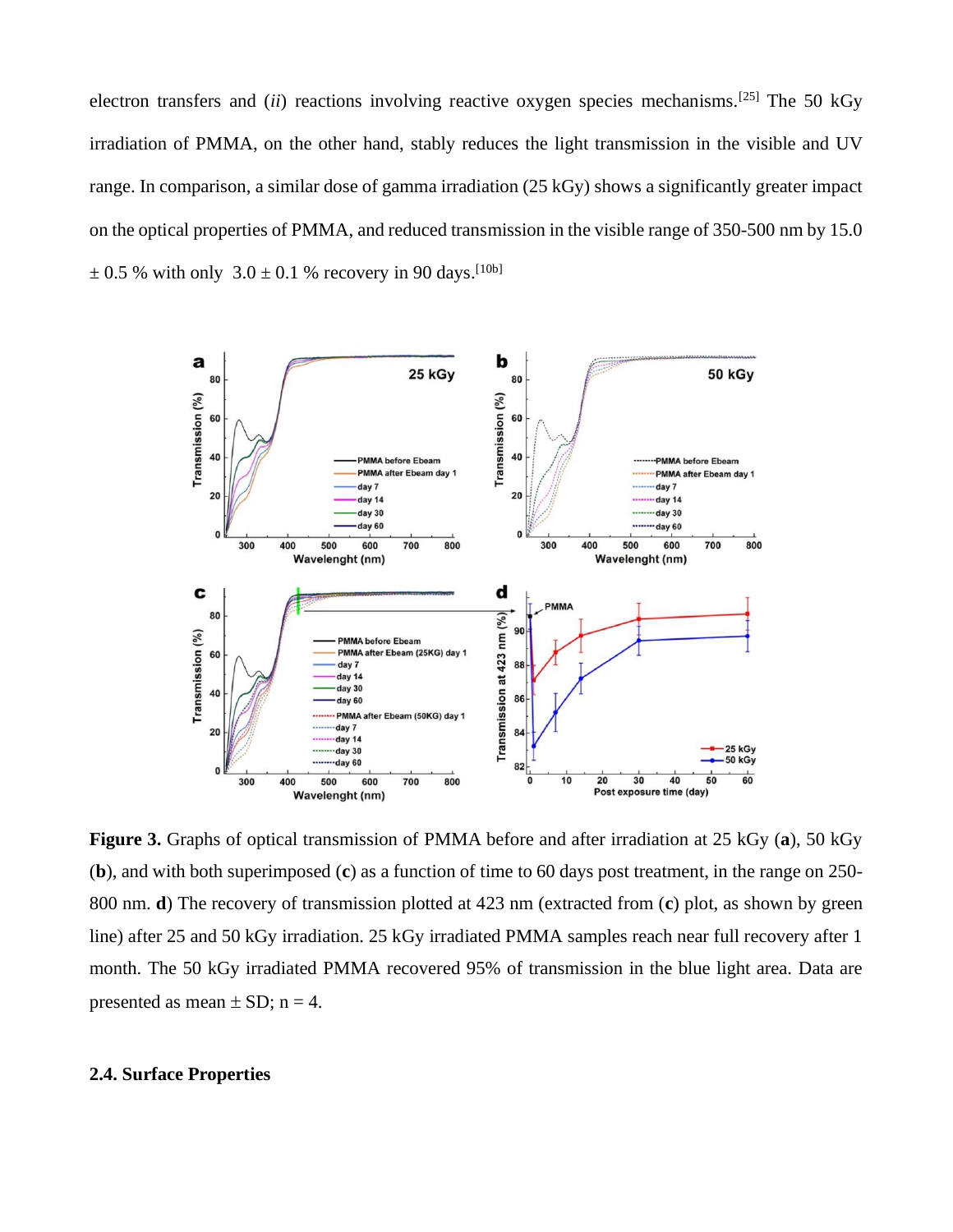Bombardment of the PMMA surface with high energy E-beam irradiation has shown to alter the crosslinking density and chemical and morphologic characteristics of PMMA films, potentially leading to amorphization.[17, 26] To investigate whether E-beam irradiation impacts the morphological properties of medical-grade PMMA, we employed an AFM study. Our data demonstrate a dose dependent smoothing of the surface after irradiation (Figure **4a-c**). The surface roughness analysis showed Root Mean Square (RMS) values of  $9.34 \pm 2.39$ ,  $7.15 \pm 1.42$ , and  $5.92 \pm 1.79$  for non-irradiated, 25 kGy, and 50 kGy irradiated PMMA, respectively, demonstrating that irradiation reduced surface roughness (**Figure 4d**). We performed water contact angle measurements to determine whether E-beam irradiation has affected the wettability of the PMMA surface. This analysis showed reductions in the water contact angle from 74.5  $\pm$  3.2° for non-irradiated PMMA to 66.7  $\pm$  2.5°, and 62.6  $\pm$  3.1° for 25 and 50 kGy irradiated samples, respectively (**Figure 4e**). These changes could originate from oxidation of the PMMA surface and formation of hydroxyl group, as shown by XPS, along with the chnages in the morphological properties due to electron bombardment.<sup>[27]</sup>

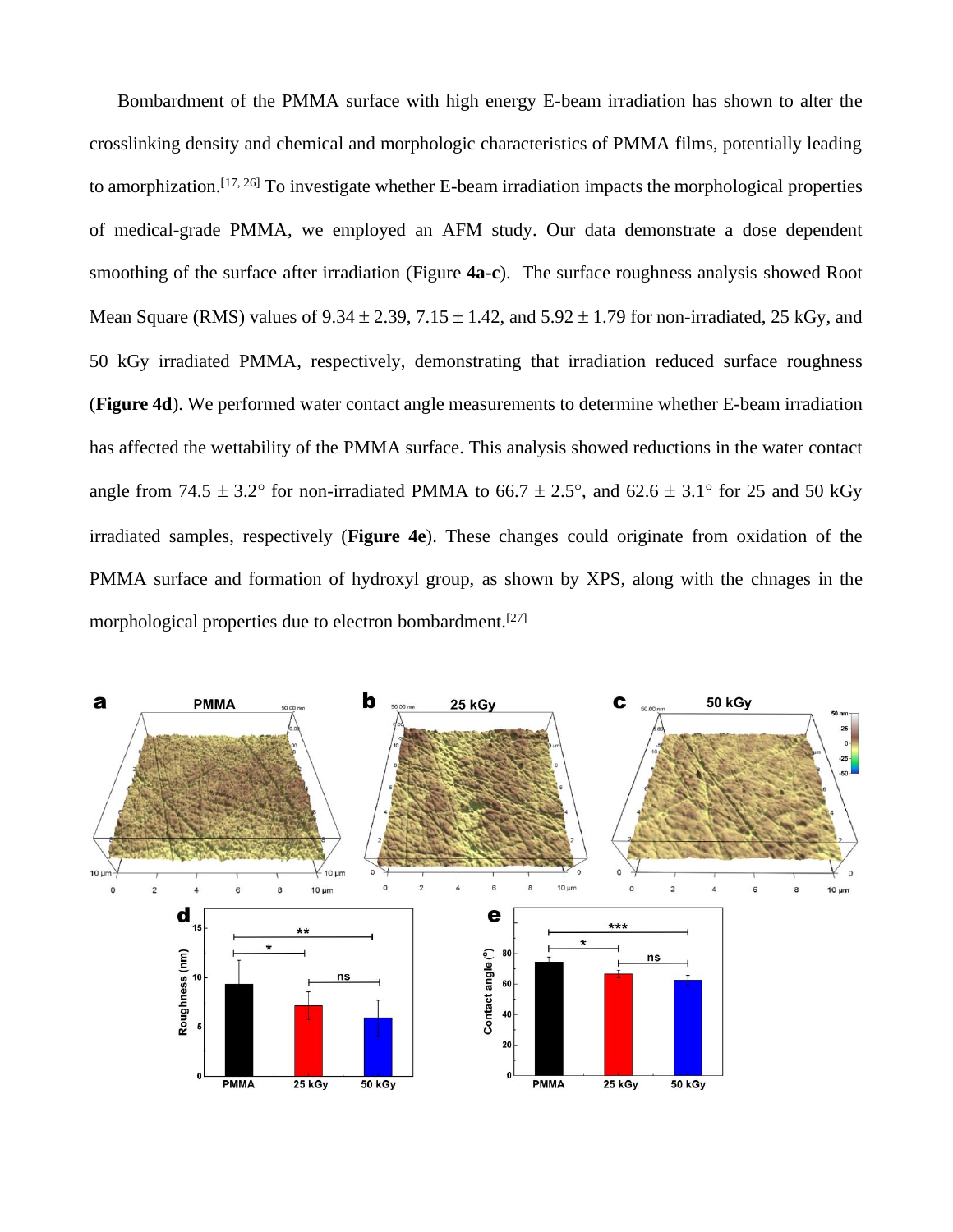**Figure 4.** Morphological characterization of PMMA surface before (**a**), after 25 kGy (**b**), and 50 kGy (c) irradiation with a scan size of  $10 \times 10 \mu m^2$  and their analyzed surface roughness (d), using Atomic Force Microscopy (AFM). (**e**) contact angle values of PMMA surfaces before, and after 25 kGy and 50 kGy irradiation. AFM and contact angle studies suggested that irradiation decreases the roughness and contact angle in a dose dependent manner. ns, \*, and \*\* represent  $p > 0.05$ ,  $p < 0.05$ , and  $p < 0.01$ , respectively. Data are presented as mean  $\pm$  SD; n = 5.

## **2.5. Biocompatibility**

Since E-beam irradiation alters the structure and surface properties of PMMA, we assessed the effect of these changes on cytotoxicity and biocompatibility of the PMMA. After culturing human corneal fibroblasts (HCF) on non-irradiated or irradiated PMMA discs (25, and 50 kGy), we performed a Live-Dead assay and studied the cell viability (**Figure 5a-b**). In the Live-Dead assay live cells stain with green-fluorescent calcein-AM on the basis of ongoing intracellular esterase activity, while dead cells with red-fluorescent ethidium homodimer-1 because of loss of plasma membrane integrity. Therefore, this assay enables estimation of cell viability within a cell population.<sup>[28]</sup> Live-Dead analysis (**Figure 5b**) showed no significant differences between cell viability of non-irradiated, 25, and 50 kGy PMMA discs during 7 days of cell culture (> 90 %), suggesting that irradiation did not produce cytotoxic products, which otherwise would affect the cells viabilities. Moreover, cells cultured on all three groups had similar cell morphologies and spreading patterns indicating similar biocompatibility.<sup>[29]</sup> We also studied the interaction of human corneal epithelial cells (HCEp) with PMMA with and without E-beam irradiation (**Figure 5c-d**). HCEp seeded on non-irradiated, 25, and 50 kGy irradiated PMMA samples demonstrated similar morphology and viability (> 85%) over 7 days of culture (**Figure 5d**). These data suggest that E-beam irradiation of PMMA does not induce cytotoxicity or reduce its biocompatibility.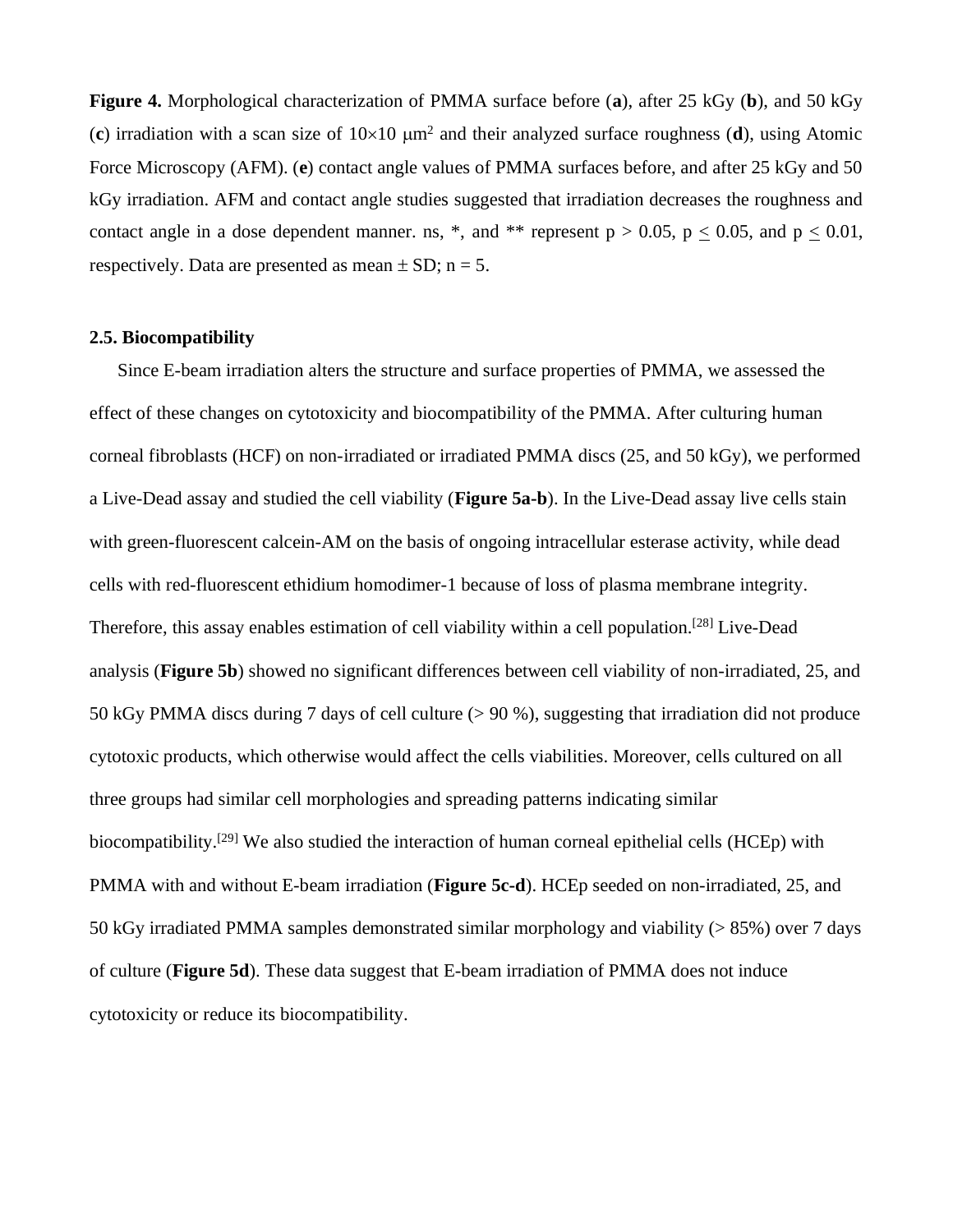

**Figure 5.** Biocompatibility of PMMA with and without E-beam irradiation. Representative Live/Dead images of human corneal fibroblasts (HCF) (**a**) and human corneal epithelial (HCEp) cells (**c**) cultured on PMMA, with and without 25 or 50 kGy irradiation compared to those cultured on tissue culture plates (TCP), and their corresponding cell viability (**b** and **d**) after 1, 4, and 7 days of cell culture (scale bar: 200 μm). Cells viability was quantified from Live/Dead images using ImageJ (Green [calcein AM]: lived cells; Red [ethidium homodimer-1]: dead cells). Values are presented as mean  $\pm$  SD; n = 4. ns, \*, \*\*, \*\*\*, and \*\*\*\* represent  $p > 0.05$ ,  $p < 0.05$ ,  $p < 0.01$ ,  $p < 0.001$  and  $p < 0.0001$ .

We further studied the metabolic activity of HCF and HCEp seeded on PMMA with or without irradiation using the AlamarBlue assay. A steady increase in the relative metabolic activity as function of incubation time suggests cellular growth and proliferation over time on all samples. At days 1, 3, and 7, of cell culture, HCF and HCEp grown on 25 and 50 kGy PMMA discs had similar activity to those on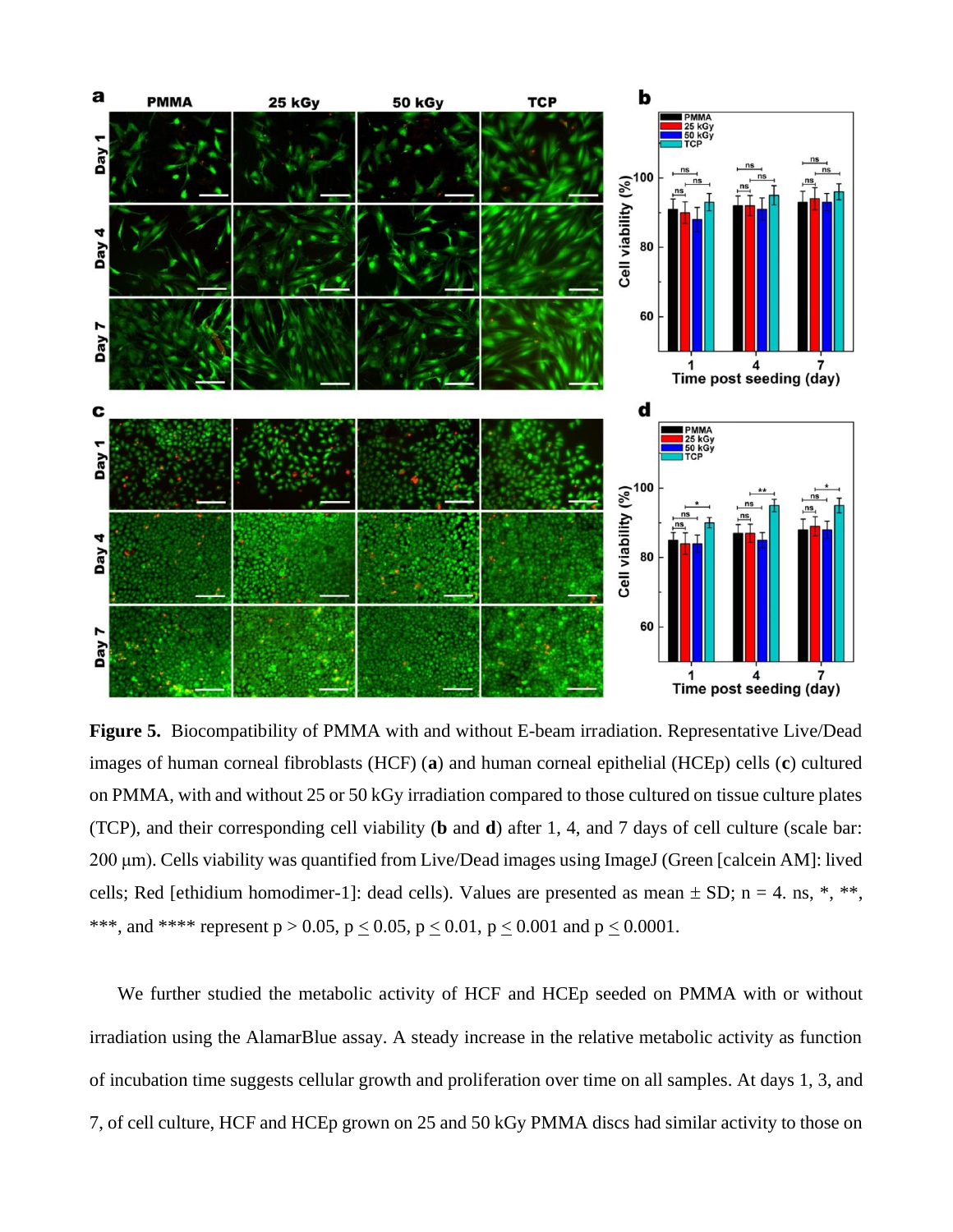non-irradiated PMMA (**Figure 6**). These results are consistent with the Live-Dead assays and indicate that 25 and 50 kGy E-beam irradiation do not adversely affect PMMA biocompatibility.



**Figure 6.** Quantification of the metabolic activity of HCF (**a**), and HCEp (**b**) cultured on PMMA, with or without 25 and 50 kGy irradiation compared to those cultured on tissue culture plate (TCP), using AlamarBlue assay performed at 1, 4, and 7 days of cell culture. The cells seeded on all three surfaces demonstrated similar metabolic activity, suggesting that the irradiation did not diminish biocompatibility of the PMMA. Data are presented as mean  $\pm$  SD; n = 12. ns, \*, \*\*, \*\*\*, and \*\*\*\* represent p > 0.05, p  $< 0.05$ ,  $p < 0.01$ ,  $p < 0.001$  and  $p < 0.0001$ .

## **2.6. Immunocytochemistry (ICC)**

To assess the interaction of HCF with E-beam irradiated PMMA, we also studied the expression of specific cellular markers, including those indicative of adhesion, proliferation, and inflammation (**Figure 7**) using *ICC*. ALDH3A1 (keratocyte specific marker) expression was limited on both non-irradiated and irradiated (25 and 50 kGy) PMMA as previously shown<sup>[30]</sup>. Moreover, the expression of focal adhesion kinase (FAK), which is associated with cellular adhesion and spreading was similar for cells grown on non-irradiated and irradiated PMMA. The expression of integrin  $\beta$ 1, which is associated with the cellular adhesion and interaction with the surrounding extra cellular matrix is also similar between groups. Thus, these expression patterns indicate that E-beam irradiation does not adversely impact cellular adhesion, or proliferation and spreading of HCF on PMMA. In addition, most HCF cultured on both non-irradiated and irradiated (25 and 50 kGy) PMMA expressed  $\alpha$ –SMA, indicating a myofibroblast phenotype, which can be associated with fibrotic responses.[31]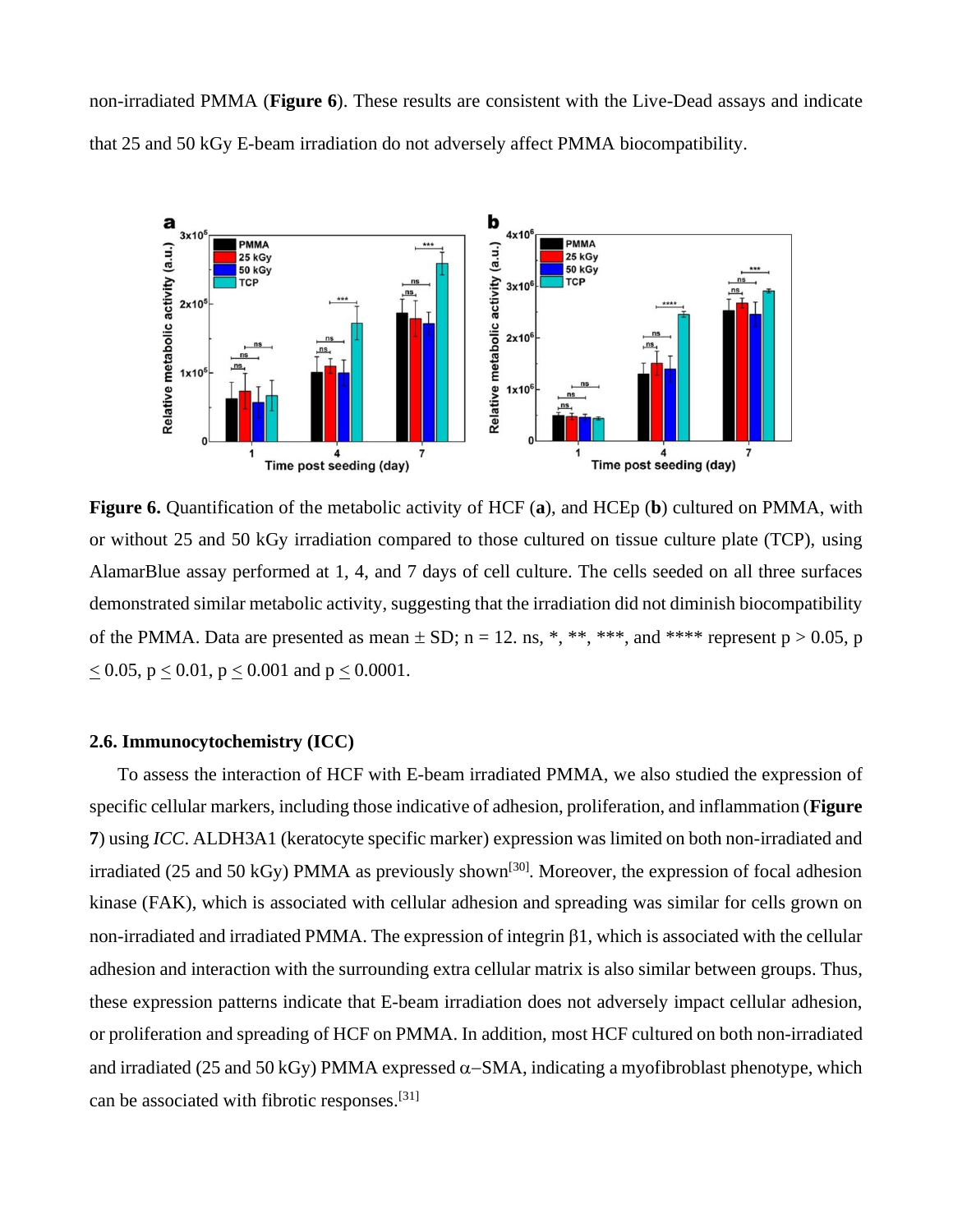

**Figure 7.** Representative immunofluorescence images of HCF cultured on non-irradiated or E-beam irradiated (25 and 50 kGy) PMMA for 7 days, and immunostained for ALDH3A1, focal adhesion kinase (FAK), integrin β1, and smooth muscle actin (α-SMA). Minimal variations were observed between cells grown on non-irradiated and irradiated PMMA. All cell nuclei were counterstained using DAPI (blue). Scale bar is 50 μm.

## **2.7. Complement Activation**

Implanted materials were exposed to recognition molecules of the innate immune system in plasma cascades, of which the complement system is a central component, playing a key role in homeostasis, regeneration, and inflammation.<sup>[32]</sup> To assess complement activation, two activation fragments of the complement system were studied, C3bc and TCC (**Figure 8**). C3bc levels were similar between nonirradiated, and irradiated (25 and 50 kGy) PMMA, and to the background activation after 30 min incubation without PMMA (T30), but higher in comparison to the plasma levels immediately after blood draw (T0) (p < 0.05), as illustrated in **Figure 8a**. Soluble TCC levels were also similar between nonirradiated, irradiated  $(25 \text{ and } 50 \text{ kGy})$  PMMA, and T30, and higher than at T0  $(p < 0.0001)$  (**Figure 8b**). These data suggest that although PMMA induces a low-grade complement activation, the E-beam irradiation has no impact on its complement activating properties.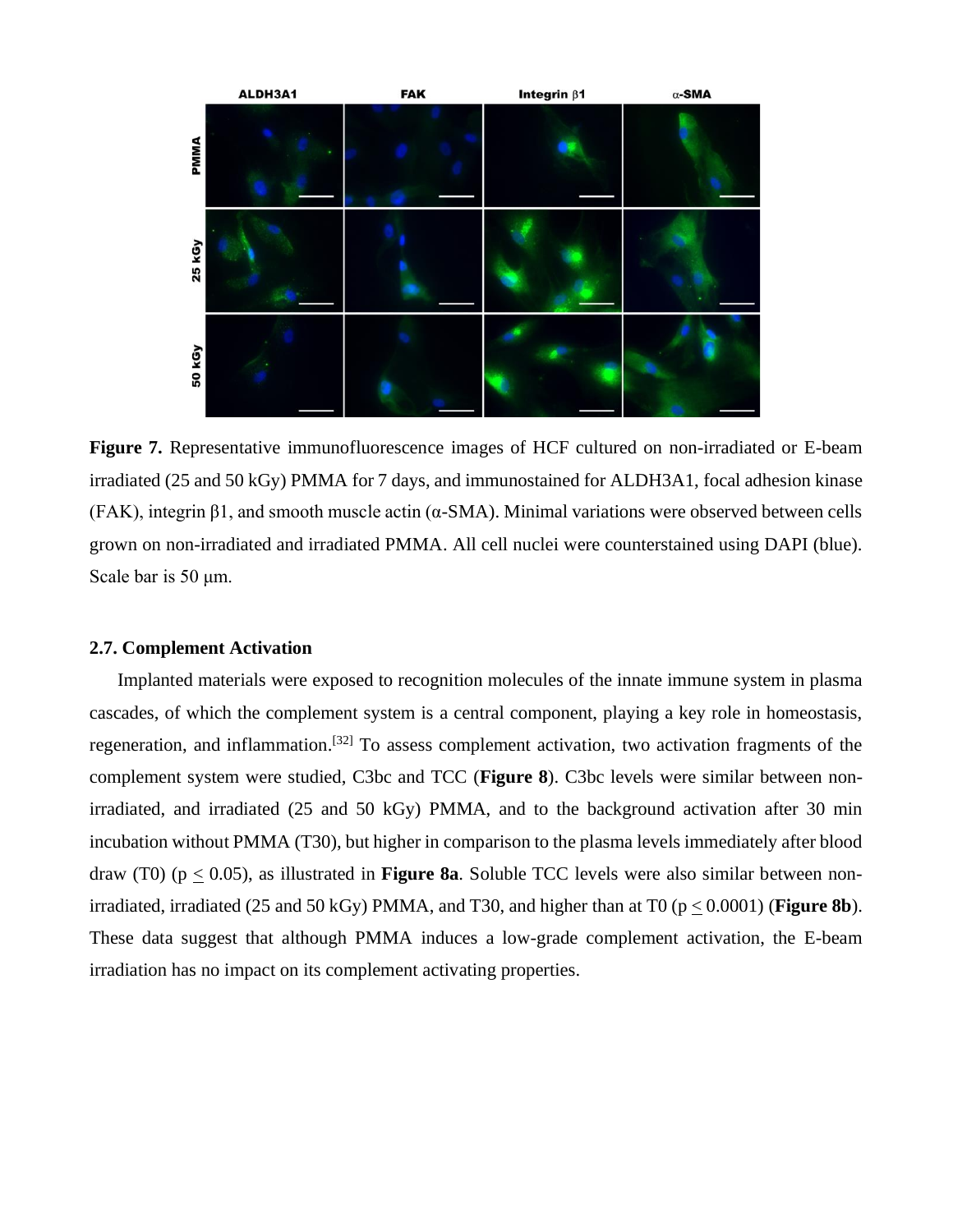

**Figure 8.** Complement activation of C3bc (**a**) and soluble terminal complement complex (TCC) (**b**) with or without E-beam irradiation compared to the background activation without PMMA after 30 minutes (T30), and the level at the start of incubation (T0). The level of C3bc was statistically different only for T0; the latter represents the status of complement activation immediately after drawing blood from the donor. Values are presented as mean  $\pm$  SD; n = 4. ns (p > 0.05), \*p < 0.05, \*\*p < 0.01, \*\*\*p < 0.001, and \*\*\*\*p  $\leq 0.0001$ .

## **3. Conclusion**

In summary, we have shown that 25 kGy E-beam irradiation has a minimal impact on the chemical, mechanical, and optical properties of PMMA and has no apparent adverse effect on its biocompatibility with human corneal cells. These findings suggest that 25 kGy E-beam irradiation may be a feasible sterilization alternative for PMMA used in medical implants. Future studies are required to determine the effect of E-beam sterilization *in vivo*.

## **4. Experimental Section**

*E-beam Irradiation:* Medical grade PMMA (Rod number 2, PolyOne; Littleton, MA) discs with 0.5 mm thickness and 40.0 mm diameter were acquired from JG Machine Company (Wilmington, MA). The PMMA discs were placed and sealed in Medical Pouches (Steriking SS-T 4A; Helsinki, Finland), placed on an aluminum carrier tray, and irradiated using a Van de Graaff (Model K) electron accelerator (Electron Technology Company; South Windsor, CT) at 2.6 Mev with the dose rate of 5 kGy per pass (5, and 10 passes to reach 25 and 50 kGy irradiation, respectively).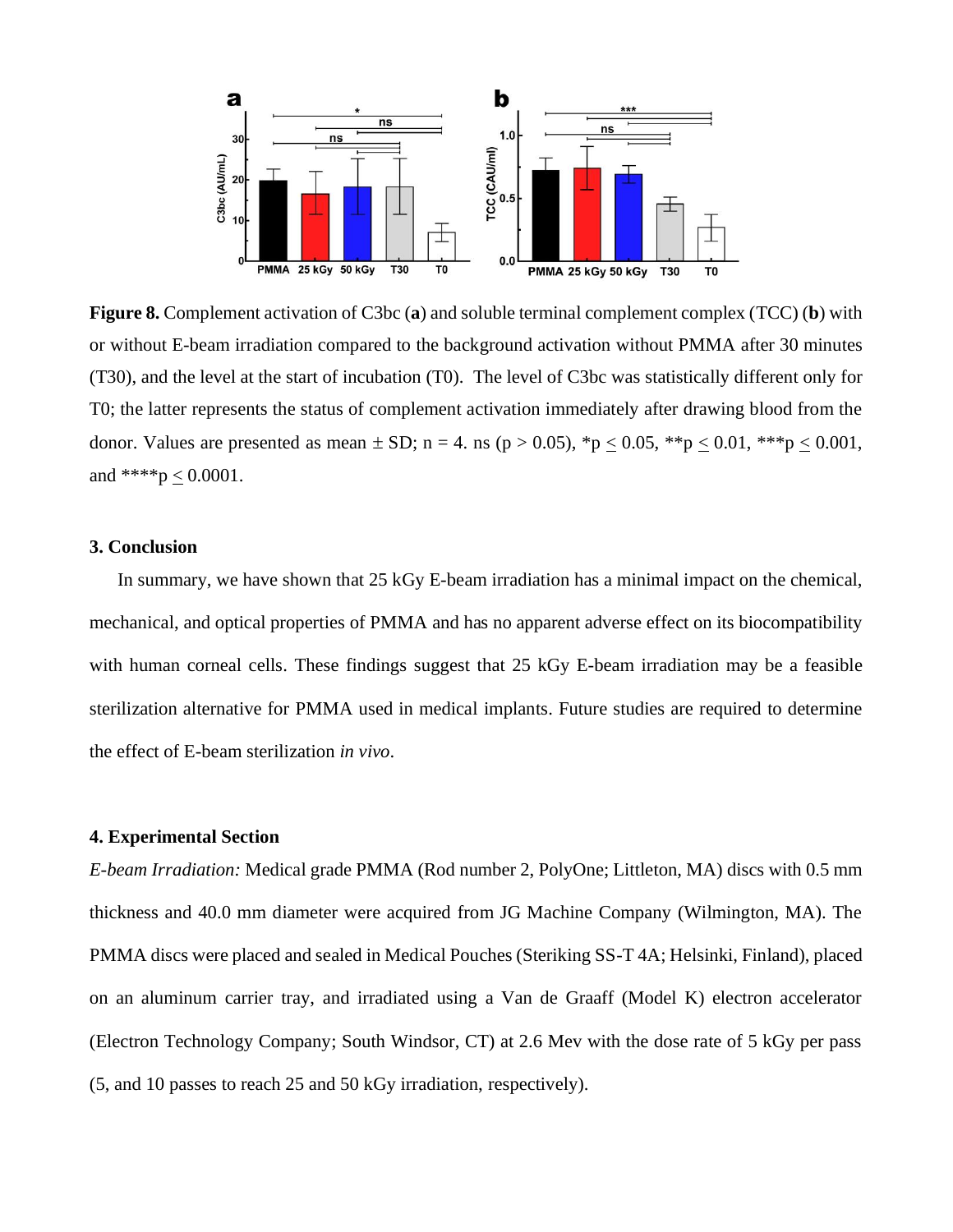*Fourier Transform Infrared Spectroscopy (FT-IR):* FT-IR spectra of the PMMA discs (non-irradiated, 25 and 50 KGy irradiated) were collected in the range from 500 to 4000 cm<sup>-1</sup> using a Nicolet iS50 FT-IR Spectrometer (Thermo Scientific; Waltham, MA) equipped with all-reflective diamond Attenuated Total Reflectance (ATR). Spectra were acquired and analyzed *via* OMNIC software (Thermo Scientific) with 64 scans and  $0.5 \text{ cm}^{-1}$  resolution after spectral correction with ambient atmosphere.

*X-ray Photoelectron Spectroscopy (XPS):* XPS spectra of the PMMA discs (non-irradiated, 25 and 50 KGy irradiated) were obtained in the range of 0 to 1300 eV with an energy step size of 1 eV using a Thermo Scientific K-Alpha (Thermo Scientific, Waltham, MA). The spectra were acquired and analyzed *via* Avantage software (Thermo Scientific) in both survey and high-resolution modes. The highresolution XPS spectra of C and O were deconvoluted using Avantage software with Simplex fitting algorithm and Gaussian–Lorentzian product function.

*Water Contact Angle Measurement:* The contact angle measurements were carried out by a Contact Angle and Surface Tension Measurement System (FTA100, First Ten Angstroms, Portsmouth, VA) using a static sessile drop technique. At room temperature, 5 μL size drop of distilled water was placed by a syringe, located above the sample surface, and then a high-resolution camera used to capture an image from the side. The contact angle was analyzed and recorded using FTA 2.1 software and averaged for each group  $[n = 4]$ .

*Optical Transmission:* The light transmission of the PMMA discs (0, 25 and 50 KGy irradiated) was assessed by a UV-Vis spectrometer (Molecular Devices SpectraMax 384 Plus Microplate Reader; Molecular Devices, San Jose, CA). Briefly, PMMA discs were cut to 6.0 mm diameter by a laser cutter (Helix 75W Laser Cutter; Epilog, Golden, CO), and placed in a 96-well quartz microplate to record their optical transmittance from 250-850 nm in a quartz microplate at 1-nm wavelength increments at varying time points (1-60 days) after irradiation. The transmittance of the samples  $[n = 4]$  was corrected with blank media (air) and the mean transmittance (%) for each group was calculated and plotted as a function of wavelength.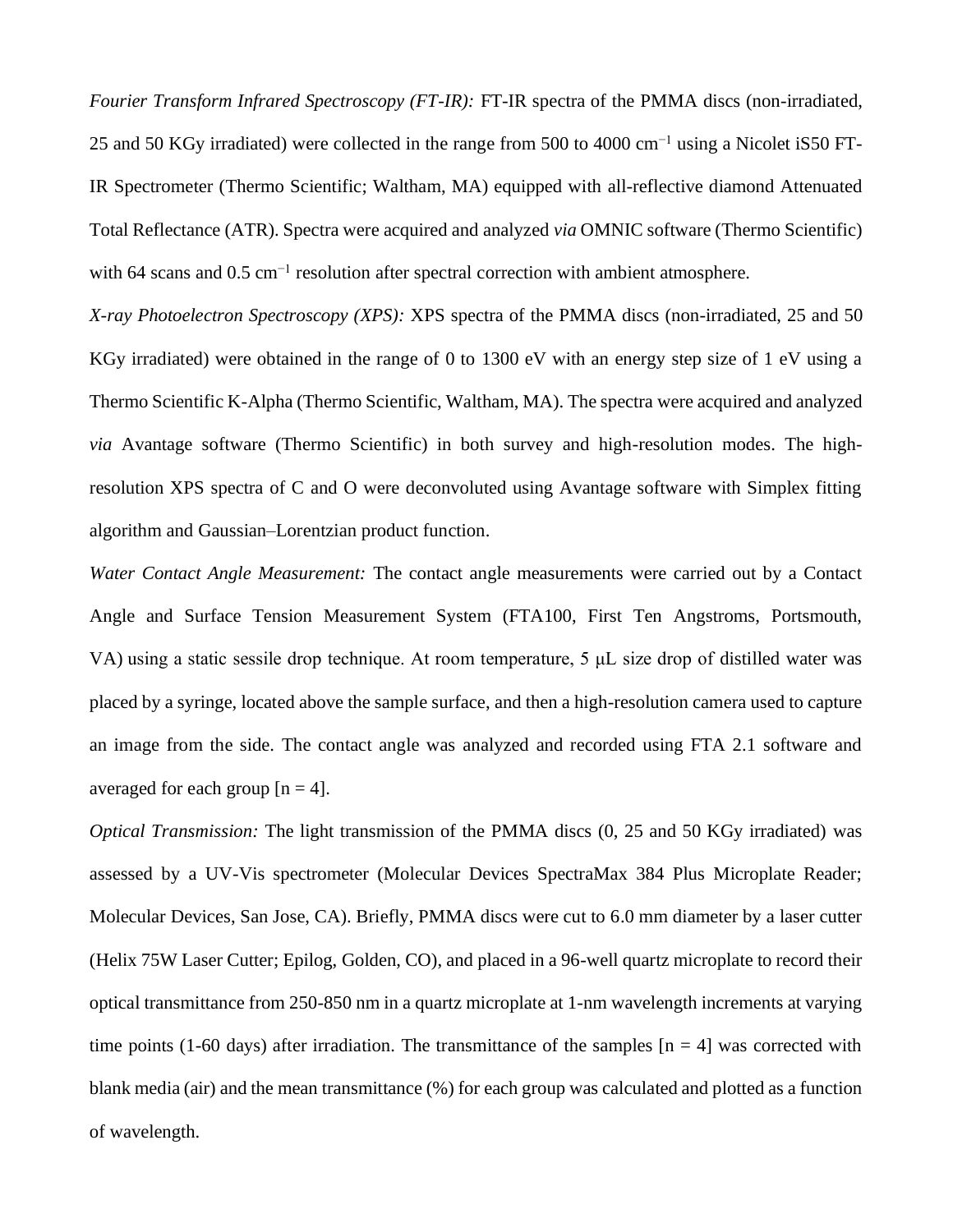*Atomic Force Microscopy (AFM):* The morphology of the PMMA discs (0, 25 and 50 KGy irradiated) was scanned by an AFM instrument (Asylum Research Cypher - Oxford Instruments, High Wycombe, UK) in the AC mode. The data was acquired in phase and height profiles with scan size of  $10\times10 \mu m^2$ and rate of 2.0 Hz.

*Thermal Gravimetric Analysis (TGA):* TGA was performed using a TA Instruments TGA Q50 (New Castle, DE). Samples weighing between 2.3-3.5 mg, were initially heated in a platinum pan at a rate of 10 °C/min to reach 100 °C, and kept isothermal for 15 mins in argon with a flow rate of 80 mL/min. The temperature was then increased to 600 °C at a rate of 20 °C/min under argon.

*Differential Scanning Calorimetry (DSC):* DSC measurements were performed using a TA Instruments DSC Q20 thermal analyser (New Castle, DE). The PMMA samples were cut into 4.0 mm diameter discs, weighed using a Sartorious balance (Göttingen, Germany), and encapsulated in crimped aluminium pans. An empty pan was used as a reference. The temperature system was allowed to equilibrate at  $0^{\circ}$  C and remained isothermal for 10 mins before being ramped to 250° C at 10 °C/min under an argon flow of 80 ml/min.

*Mechanical Properties:* The mechanical properties of PMMA before and after varying E-beam irradiation were assessed using standard three-point bending flexure test.<sup>[23]</sup> Briefly, PMMA discs (0, 25 and 50 KGy irradiated) were cut to rectangular shapes  $(15\times4 \text{ mm})$  with the thickness of 0.5 mm using a Helix 75W laser cutter, then placed on the two-point holder and fixed on the stationary stage of a mechanical tester (Mark-10 ESM 303; Copiague, NY). A longitudinal downward force was applied using the flathead loading pin from the mobile stage with crosshead speed of 2 mm/min. The applied force as a function of displacement was recorded and used to calculate the flexural modulus and strength of the specimens  $[n = 8]$ .

*Live-Dead Assay:* To assess the biocompatibility of the PMMA before and after E-beam irradiation with respect to human corneal fibroblasts (HCF) and human corneal epithelial cells (HCEp), we performed a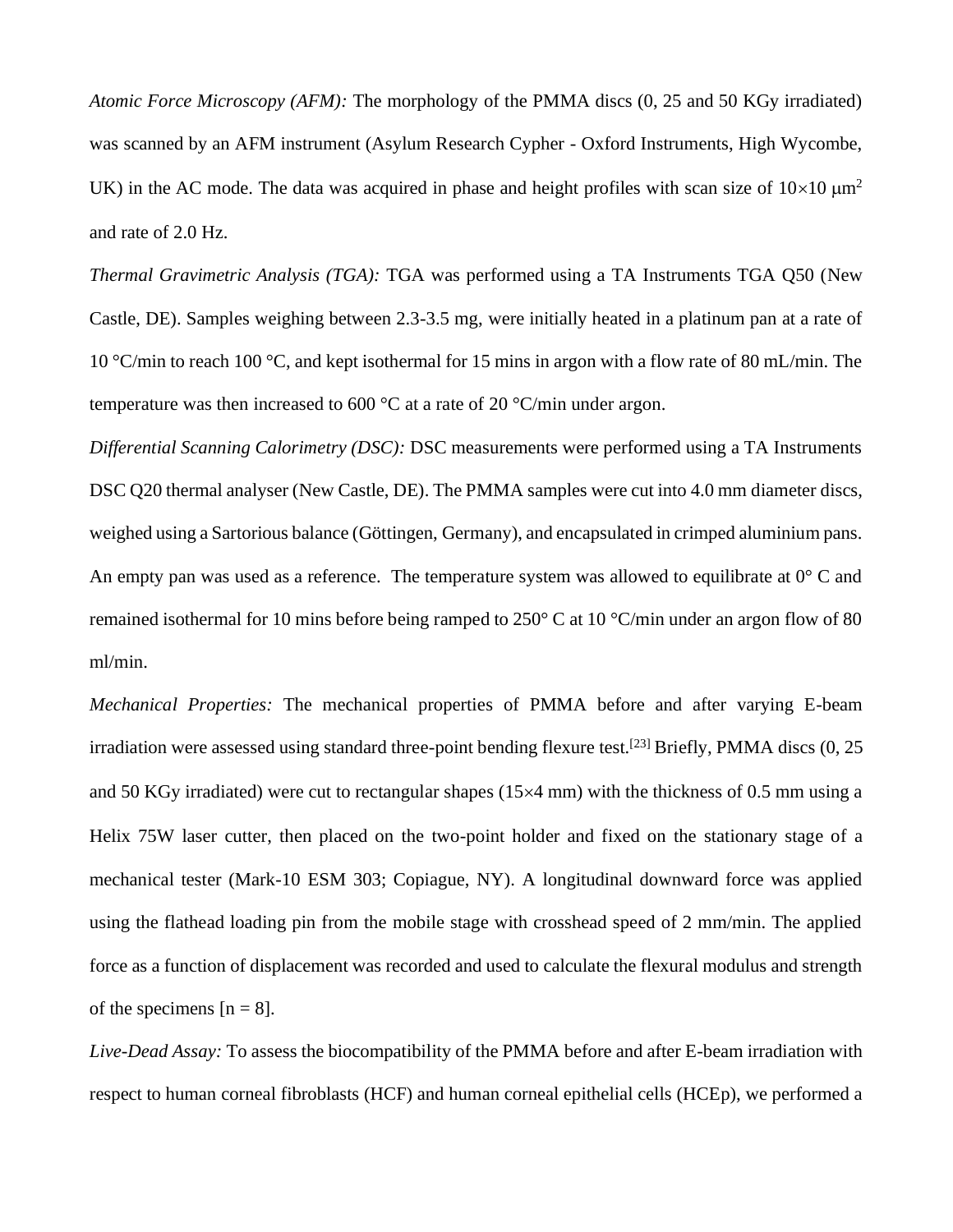standard Live-Dead assay. After E-beam irradiation of 8.0 mm PMMA discs, they were placed in a 48 well cell culture plates and washed with sterile phosphate buffered saline (PBS). Next, HCF (10,000) or HCEp (5000) were seeded on each disc suspended in 20  $\mu$ L of respective media *(i.e.* HCF: low glucose DMEM media (Gibco; Gaithersburg, MD) supplemented 1mM of L-ascorbic acid 2-phosphate (Sigma-Aldrich, St. Louis, MO), 1x Insulin-Transferrin-Selenium Supplement (ITS; Sigma-Aldrich), 1% Glutamax (Gibco), 1x penicillin/streptomycin (Gibco), 1g/L of D-glucose (Sigma-Aldrich), and 2.5 g/L of D-mannitol (Sigma-Aldrich); and HCEp: serum-free medium (KSFM) supplemented with 50 μg/ml bovine pituitary extract and 5 ng/ml epidermal growth factor (Gibco)) and allowed to adhere for 30 min prior to addition of 500  $\mu$ L of extra media,<sup>[10b, 33]</sup> followed by incubation at 37 °C and 5% CO<sub>2</sub> for up to 7 days. The respective culture media was changed every other day. Following 1, 4, and 7 days of cell culture, Live-Dead staining was performed according to the manufacturer's instructions (Life Technologies Carlsbad, CA) and imaged using an inverted fluorescent microscope (Zeiss Axio Observer Z1; Thornwood, NY). Four samples per group (25 and 50 kGy) were examined and compared to those of tissue culture well plate (TCP) and non-irradiated PMMA discs as controls. Cellular viability was analyzed using ImageJ software (NIH, Bethesda, Maryland) from images obtained from each sample (n  $=$  4), as described previously.<sup>[30, 34]</sup>

*AlamarBlue Assay:* Standard AlamarBlue assay was performed to evaluate the metabolic activity of the HCF and HCEp seeded on the PMMA discs (0, 25 and 50 kGy irradiated). After culturing the cells on the discs, as explained above, the AlamarBlue study was carried out at days 1, 4, and 7 post-seeding. At each time point, the discs were transfer to a new well and  $300\mu$ L cell culture media containing 0.0004% resazurin sodium salt (Sigma-Aldrich) was added and incubated for 4 h at  $37^{\circ}$ C. Next,  $300 \mu$ L of the same media was transferred to a new 96 well plate (100  $\mu$ L in each well) and read on a BioTek plate reader (Synergy 2, BioTek Instruments) at 530/25 nm for excitation and 600/25 nm for emission, and corrected for the fluorescence of discs incubated without cells. Twelve samples per group (25 and 50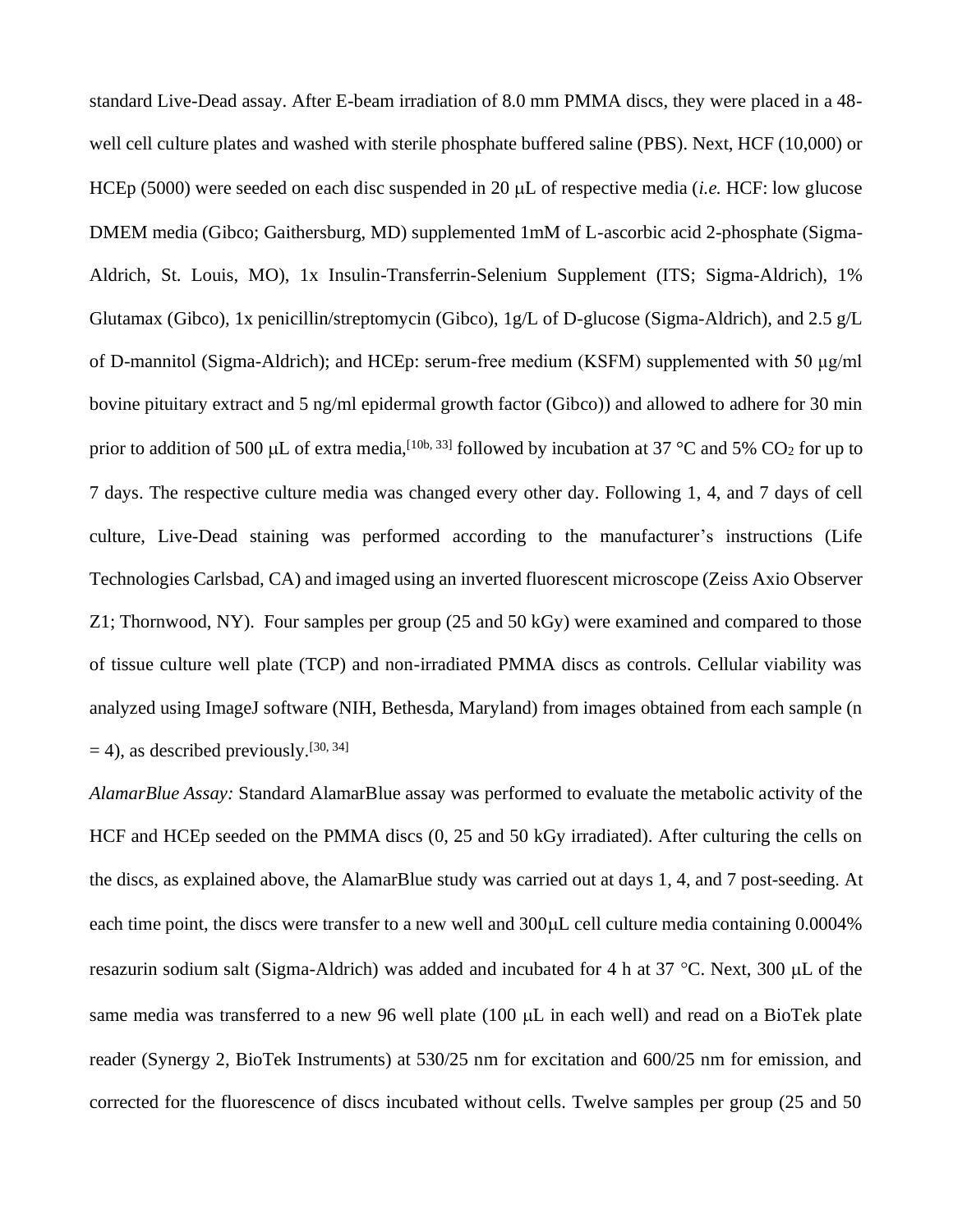kGy) were tested and compared to those of TCP and non-irradiated PMMA discs as controls. Discs were discarded after each time point.

*Immunocytochemistry (ICC):* Specific markers (ALDH3A1, integrin β1, FAK and α -SMA) expressed by HCF seeded on PMMA substrates (non-irradiated, 25 and 50 KGy) were assessed by fluorescence ICC. After culturing cells on the PMMA discs for 6 days as above, the discs were removed from the media, gently washed with PBS, and fixed with 4% paraformaldehyde. Fixed cells were permeabilized with 0.25% Triton X-100 and treated with 5% Fetal bovine serum in PBS with 0.05% Tween-20 (PBST), followed by incubation with primary antibodies overnight at  $4^{\circ}$ C in humidifying conditions. The specific antibodies included: (*i*) mouse monoclonal antibody against ALDH3A1 (clone 1B6; GTX84889, dilution 1:100, GenTex); *(ii)* rabbit polyclonal antibody against Integrin  $\beta$ 1 (GTX112971, dilution 1:250, GenTex); (*iii*) rabbit monoclonal antibody against FAK (clone EP695Y; ab40794, dilution 1:250, Abcam); and  $(iv)$  mouse monoclonal antibody against  $\alpha$ -SMA (clone 1A4; ab7817, dilution 1:200, Abcam). Subsequently, the specimens were incubated with FITC-conjugated anti-mouse antibody (ab6785, dilution 1:1000, Abcam), or FITC-conjugated anti-rabbit antibody (ab6717, dilution 1:1000, Abcam) for 1h at room temperature, mounted in VectaShield mounting media containing DAPI (Vector Laboratories) and imaged by an inverted fluorescent microscope (Zeiss Axio Observer Z1).

*Ex-Vivo Complement Activation:* Activation of complement by PMMA before and after irradiation was assessed as previously described, using blood from human donors.[35] The ethical committee at Oslo University Hospital approved the study (REK SØR S-04114), and the research conformed to the Declaration of Helsinki. Informed written consent was obtained from each donor. Human blood was drawn from healthy volunteers into Vacutainer™ tubes (Becton, Dickinson and Co., Plymouth, UK) containing a specific thrombin inhibitor, lepirudin (Refludan®, Celgene, Uxbridge, UK) at a final concentration of 50 μg/mL. For each set of experiments, 300 μL of the blood was aliquoted into five cryogenic vials (Thermofisher, MA). In one vial, EDTA was added immediately at 10 mM final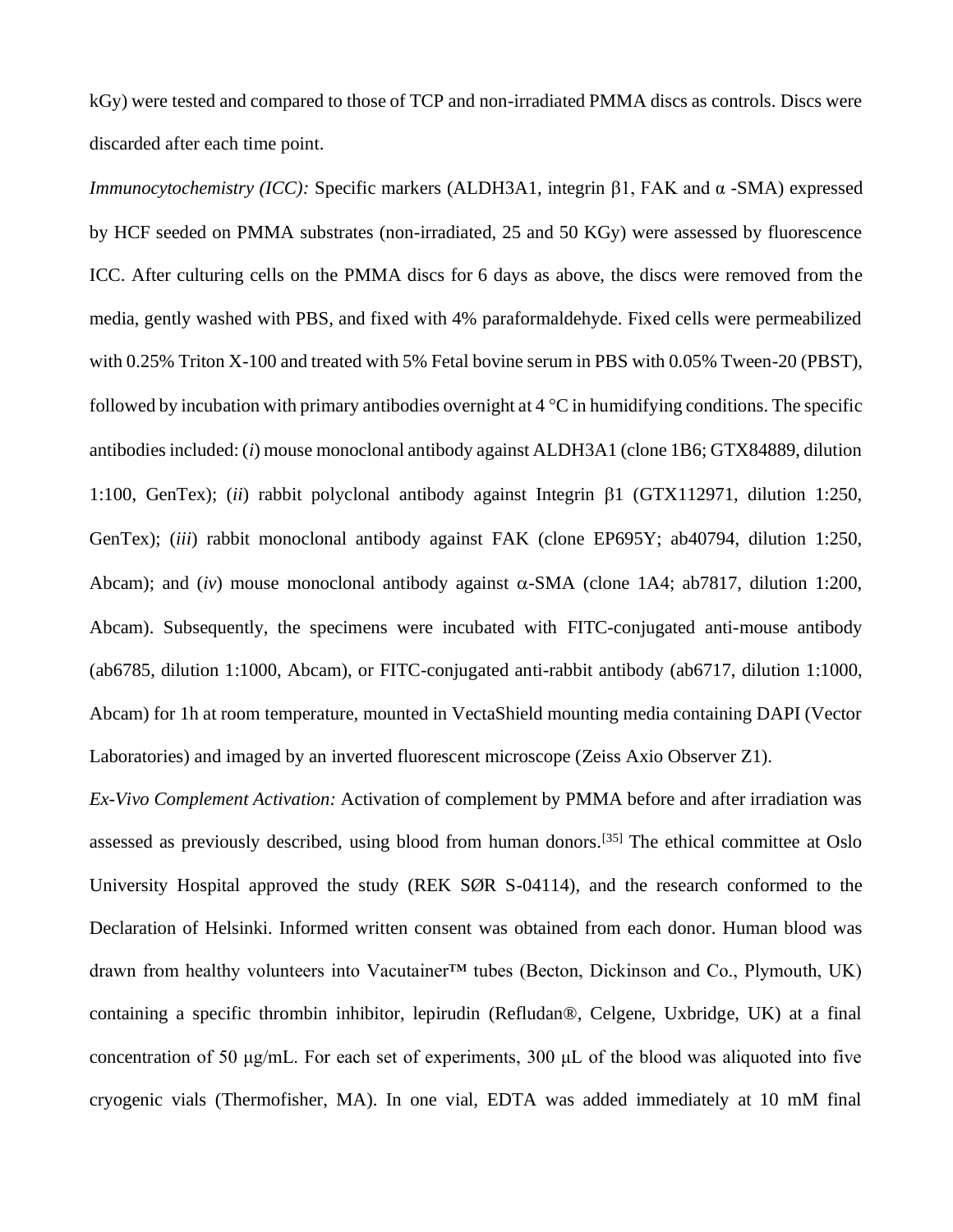concentration to measure the complement activation status at time zero (T0). The other four vials containing whole blood were incubated at 37  $^{\circ}$ C as follows: non-irradiated, 25, and 50 kGy irradiated PMMA discs were each placed in a vial. The fourth vial was left with only whole blood. After incubation, EDTA was added to stop further complement activation, and plasma was separated for preservation. The incubated whole blood without an immersed specimen served as a negative control for complement activation. A total of five independent experiments were performed at 30 minutes incubation. Collected plasma was preserved at -70  $^{\circ}$ C. Complement activation was assessed by measuring soluble C3bc fragments, and the soluble terminal complement complex sC5b-9 (TCC), both using ELISA as described previously.[36] The C3bc content was determined using monoclonal antibody bH6 for capture and polyclonal rabbit anti-C3c (Behringwerke AG, Marburg, Germany) and peroxidase-labeled anti-rabbit immunoglobulin (GE Healthcare, Chicago, IL) for detection. Levels of sC5b-9 were determined with anti-neo C9 monoclonal antibody aE11 for capture,[37] and biotinylated monoclonal anti-C6 (clone 9C4) as previously described.<sup>[36-37]</sup> Streptavidin-HRP conjugate (GE Healthcare, Chicago, IL) was added for detection.

*Statistical Analysis:* One-way ANOVA with Tukey comparison test was used to compare flexural strain and modulus surface roughness, contact angle, viability, metabolic activity, and TCC between groups. A value of  $p \le 0.05$  was considered statistically significant. n.s., \*, \*\*, \*\*\*, and \*\*\*\* represent  $p > 0.05$ ,  $p \le 0.05$ ,  $p \le 0.01$ ,  $p \le 0.001$  and  $p \le 0.0001$ , respectively. GraphPad Prism Software (GraphPad Software version 8.3.0, CA, USA) was used to analyze the data.

## **Supporting Information**

Supporting Information is available from the Wiley Online Library or from the author.

## **Acknowledgements**

This work was supported by a Barbara L. Crow Investigator-Concept Grant from Lions VisionGift, Portland, Oregon, and Boston Keratoprosthesis. R.S. was supported in part by EBAA/ Richard Lindstrom Research Grant (530720), and by a grant from NIH, K99 EY030553. T.N.H. acknowledges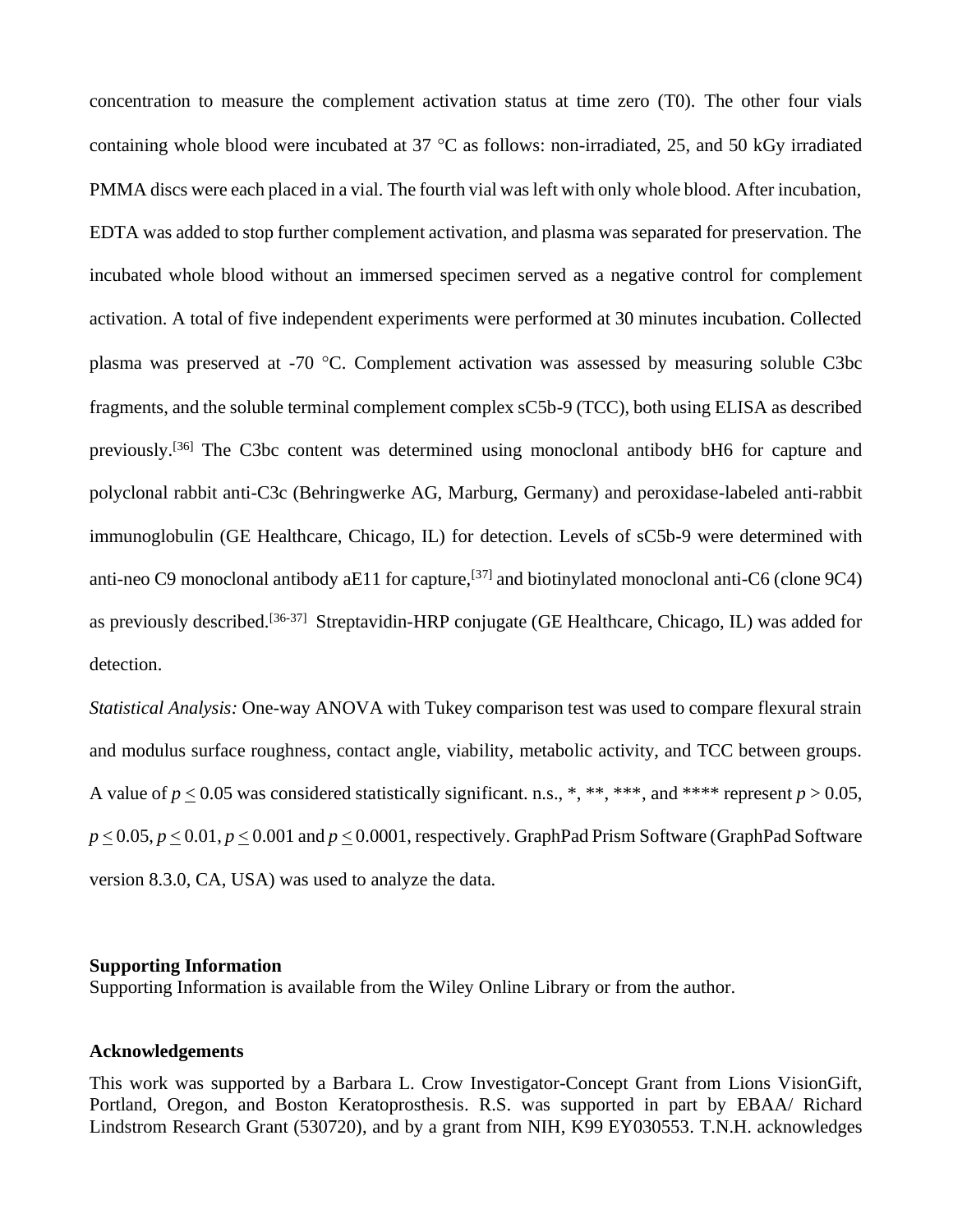funding from the EPSRC Centre for Doctoral Training in Graphene Technology (No. EP/L016087/1) and the Aziz Foundation. This work was performed in part at the Center for Nanoscale Systems (CNS), Harvard University, a member of the National Nanotechnology Coordinated Infrastructure Network (NNCI), which is supported by the National Science Foundation under NSF award no. 1541959.

> Received: Revised: Published online: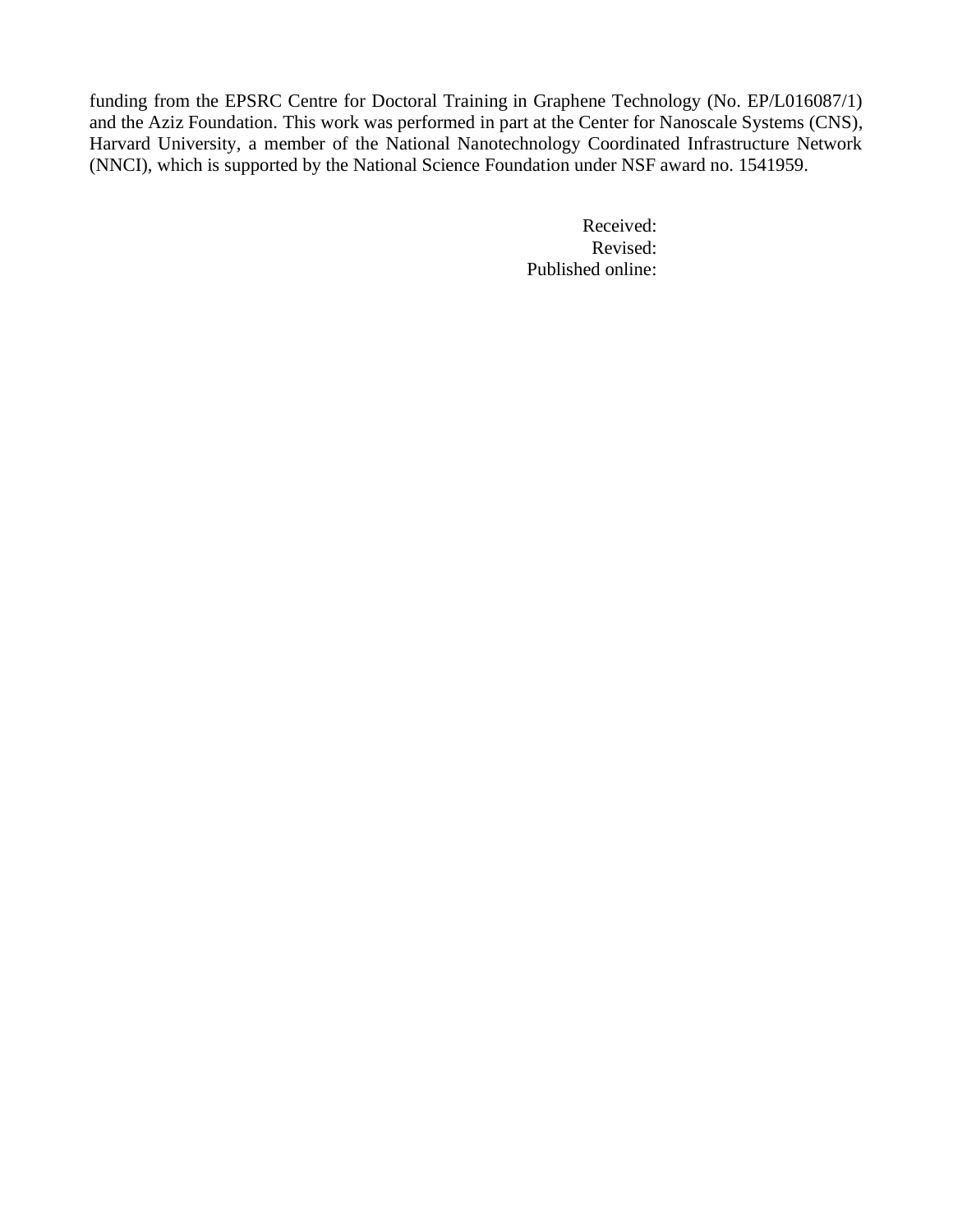## References

- [1] M. Haji-Saeid, M. H. O. Sampa, A. G. Chmielewski, *Radiat. Phys. Chem.* **2007**, *76*, 1535.
- [2] L. Woo, C. L. Sandford, *Radiat. Phys. Chem.* **2002**, *63*, 845.

[3] a) J. G. Drobny, in *Ionizing Radiation and Polymers*, DOI: [https://doi.org/10.1016/B978-1-4557-](https://doi.org/10.1016/B978-1-4557-7881-2.00002-X) [7881-2.00002-X](https://doi.org/10.1016/B978-1-4557-7881-2.00002-X) (Ed: J. G. Drobny), William Andrew Publishing **2013**, p. 11; b) A. Chapiro, *Nuclear* 

*Instruments and Methods in Physics Research Section B: Beam Interactions with Materials and Atoms* **1988**, *32*, 111.

[4] R. G. Hill, in *Biomaterials, artificial organs and tissue engineering* (Eds: L. L. Hench, J. R. Jones), Woodhead Publishing, England **2005**, Ch. 10, p. 97.

[5] a) B. F. Khan, M. Harissi-Dagher, D. M. Khan, C. H. Dohlman, *Int Ophthalmol Clin* **2007**, *47*, 61; b) S. Pujari, S. S. Siddique, C. H. Dohlman, J. Chodosh, *Cornea* **2011**, *30*, 1298.

[6] D. A. Atchison, *J Cataract Refract Surg* **1990**, *16*, 178.

[7] a) G. Lewis, *Journal of biomedical materials research. Part B, Applied biomaterials* **2017**, *105*, 1260; b) A. Gulec, M. A. Acar, B. K. Aydin, T. Demir, M. Ozkaya, *Proc Inst Mech Eng H* **2018**, *232*, 1025; c) D. Bourell, B. Stucker, D. Espalin, K. Arcaute, D. Rodriguez, F. Medina, M. Posner, R. Wicker, *Rapid Prototyping Journal* **2010**; d) M. Winking, J. P. Stahl, M. Oertel, R. Schnettler, D. K. Boker, *Ger Med Sci* **2003**, *1*, Doc08.

[8] U. S. F. a. D. Administration, Filling in wrinkles safely, [https://www.fda.gov/consumers/consumer-updates/filling-wrinkles-safely,](https://www.fda.gov/consumers/consumer-updates/filling-wrinkles-safely) accessed.

[9] M. Silindir Gunay, Y. Ozer, *FABAD J Pharm Sci* **2009**, *34*, 43.

[10] a) G. Lewis, S. Mladsi, *Biomaterials* **1998**, *19*, 117; b) M. Gonzalez-Andrades, R. Sharifi, M. M.

Islam, T. Divoux, M. Haist, E. I. Paschalis, L. Gelfand, S. Mamodaly, L. Di Cecilia, A. Cruzat, F. J. Ulm, J. Chodosh, F. Delori, C. H. Dohlman, *Ocul Surf* **2018**, *16*, 322.

[11] A. S. Traish, J. Chodosh, *Semin Ophthalmol* **2010**, *25*, 239.

[12] a) T. Munker, S. van de Vijfeijken, C. S. Mulder, V. Vespasiano, A. G. Becking, C. J. Kleverlaan, G. CranioSafe, G. CranioSafe, A. G. Becking, L. Dubois, L. H. E. Karssemakers, D. M. J. Milstein, S. van de Vijfeijken, P. Depauw, F. W. A. Hoefnagels, W. P. Vandertop, C. J. Kleverlaan, T. Munker, T. J. J. Maal, E. Nout, M. Riool, S. A. J. Zaat, *J Mech Behav Biomed Mater* **2018**, *81*, 168; b) R. M. Brinston, B. K. Wilson, *Med Device Technol* **1993**, *4*, 18; c) D. W. Meltzer, *J Am Intraocul Implant Soc* **1981**, *7*, 126.

[13] S. Urano, I. Wakamoto, T. Yamakawa, *Mitsubishi Heavy Industries Technical Review* **2003**, *40*, 1.

[14] D. W. Plester, *Effects of radiation sterilization on plastics*, Duke Univ Press, United States **1973**.

[15] L. K. Massey, in *The effect of sterilization methods on plastics and elastomers (second edition)*

(Ed: L. K. Massey), William Andrew Publishing, U.S. **2005**, Ch. 3, p. 39.

[16] A. Ashfaq, M.-C. Clochard, X. Coqueret, C. Dispenza, M. S. Driscoll, P. Ulański, M. Al-Sheikhly, *Polymers* **2020**, *12*, 2877.

[17] P. Tiwari, A. K. Srivastava, B. Q. Khattak, S. Verma, A. Upadhyay, A. K. Sinha, T. Ganguli, G. S. Lodha, S. K. Deb, *AIP Conference Proceedings* **2012**, *1447*, 587.

[18] R. A. Wach, H. Mitomo, F. Yoshii, T. Kume, *Macromolecular Materials and Engineering* **2002**, *287*, 285.

[19] a) R. Nathawat, A. Kumar, N. K. Acharya, Y. K. Vijay, *Surface and Coatings Technology* **2009**, *203*, 2600; b) S. Lazare, R. Srinivasan, *The Journal of Physical Chemistry* **1986**, *90*, 2124.

[20] a) M. Żenkiewicz, M. Rauchfleisz, J. Czupryńska, J. Polański, T. Karasiewicz, W. Engelgard, *Applied Surface Science* **2007**, *253*, 8992; b) R. L. Clough, K. Gillen, *Radiation-oxidation of polymers*, **1989**; c) N. W. Elshereksi, S. H. Mohamed, A. Arifin, Z. A. M. Ishak, **2014**, *25*.